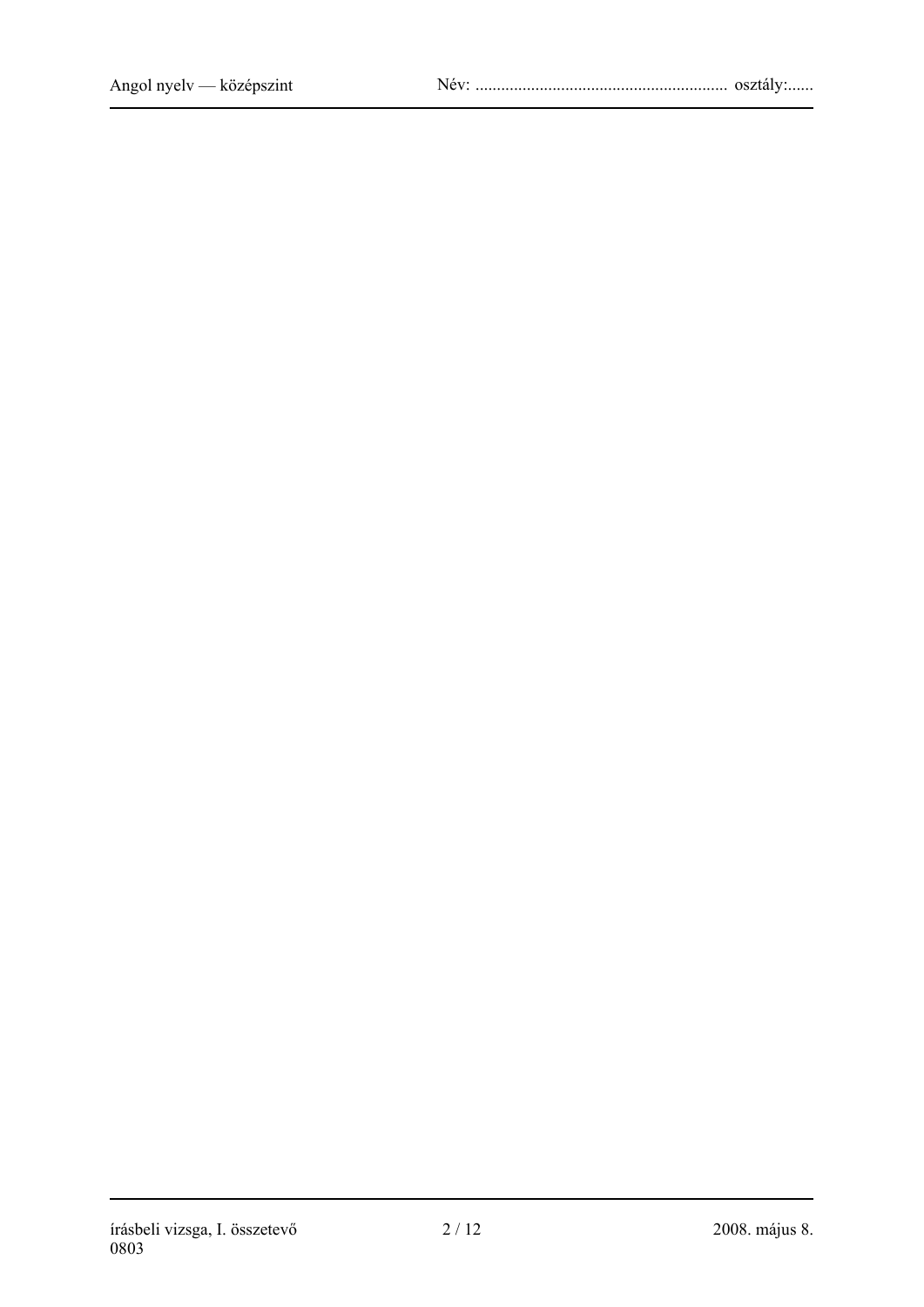## **Fontos tudnivalók**

- Az utasításokat pontosan kell követni. Csak az utasításban megadott helyre beírt megoldás fogadható el.
- Mindig csak egy megoldást szabad beírni.
- A betűjelek legyenek jól olvashatóak, az esetleges javítások pedig egyértelműek.
- A megadott szószámot nem szabad túllépni. Az összevont alakok egy szónak számítanak (pl. *"it's"* egy szó, *"it is"* két szó).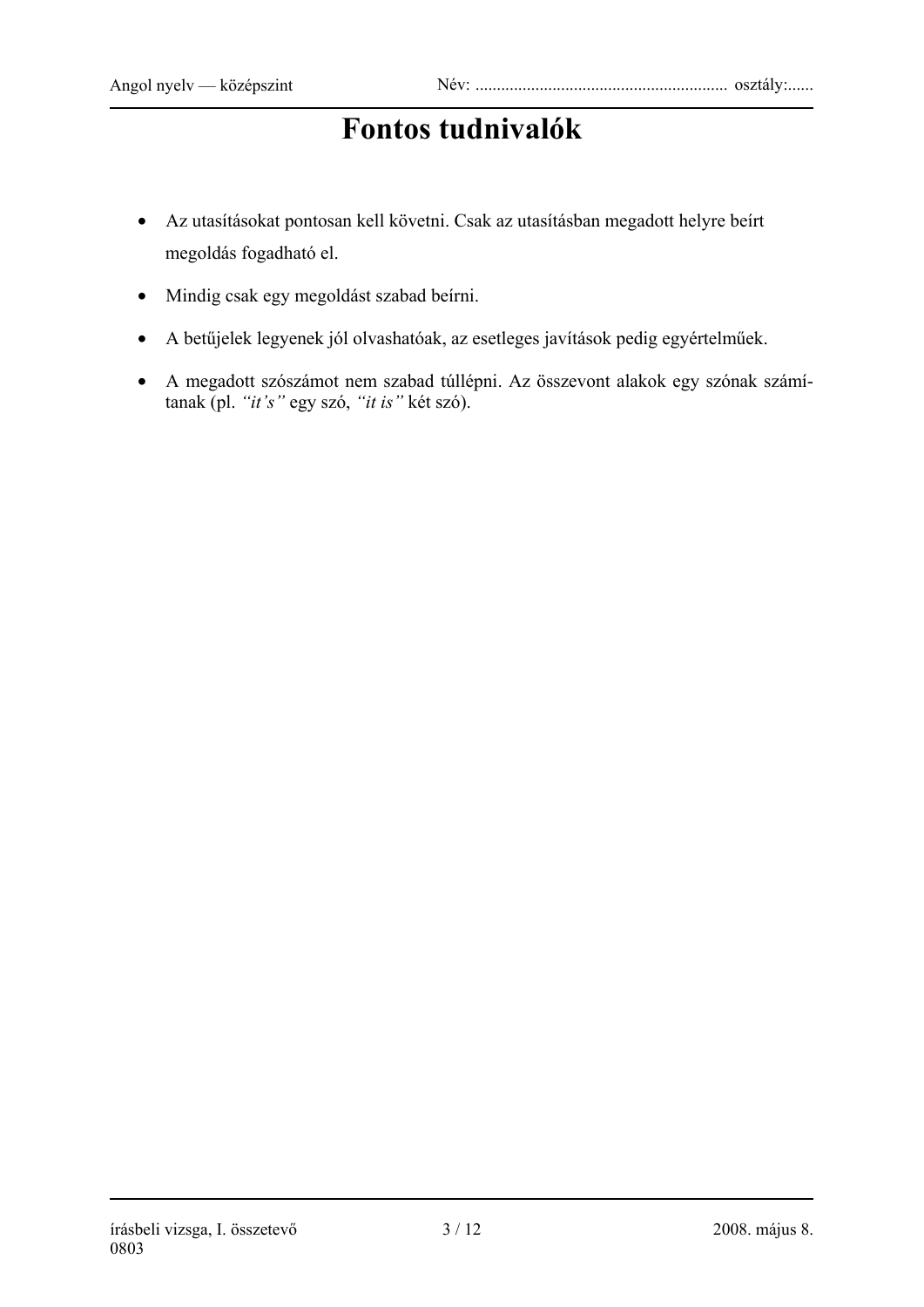## **Task 1**

**Read this interview with Jenifer Greer Beggren, then look at the summary. Your task is to fill the gaps in the summary with one or two words. Write your answers on the dotted lines. Two examples marked** *(0)* **have been given for you.** 



### **The wedding photographer**

### **What sparked your interest in photography?**

"My brother built a darkroom in his closet when we were kids. I thought it was cool."

**What is the biggest lesson you took away from your experience in photography school?** "Don't be afraid to experiment; don't be afraid to fail; and always be open to new things. "

### **Tell me about your company.**

"I started it with my husband about a year and a half ago, not long after our own wedding."

#### **How do you market yourself?**

"Advertising has been a big part of my marketing this past year. I have built a good web site. I have printed ads in a few of the big wedding magazines, as well as web presence on their sites."

#### **Your company specializes in wedding photography. What is it like to capture such special moments for others?**

"Weddings are such an emotionally filled day, and photography to me is a very emotional process. Thank God for auto-focus because I still get a little teary during ceremonies. I tell my brides we are there to capture and not interfere with what is really happening. This style has allowed us to fulfill our creative impulses and please our clients."

### **Describe your typical day at work.**

"I'm typically glued to my computer, mostly editing and working on the jobs we shot the past weekend. Only about 20% of my work is actually shooting, the rest is running the business."

### **What do you love the most about your job?**

"I really like being my own boss."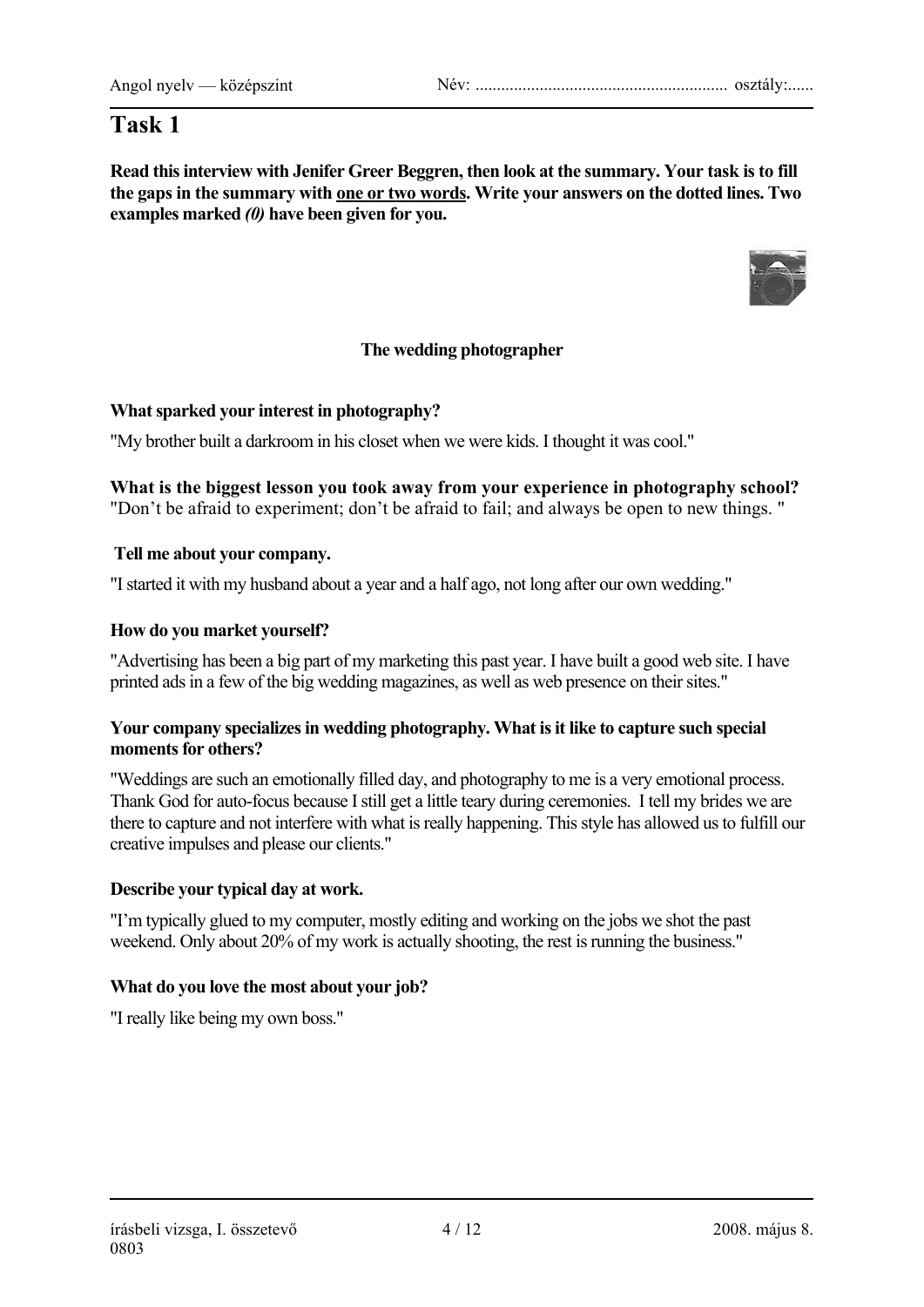#### **Summary**

Jenifer Greer Beggren became interested in *(0)* \_\_\_ as a child. Later she attended a *(0)* \_\_ . She started her own (1) \_\_\_ after she got (2) \_\_\_\_ . She advertises in (3) \_\_\_ and on the internet. She enjoys taking wedding photos, but when she gets emotional, her (4) \_\_ make it difficult for her to use her camera properly. She lets her (5) \_\_\_ know about how she works, and they are satisfied with it. Although weddings usually take place at  $(6)$  \_\_\_ she is busy every day. She enjoys her job, because she is her  $own(7)$  .



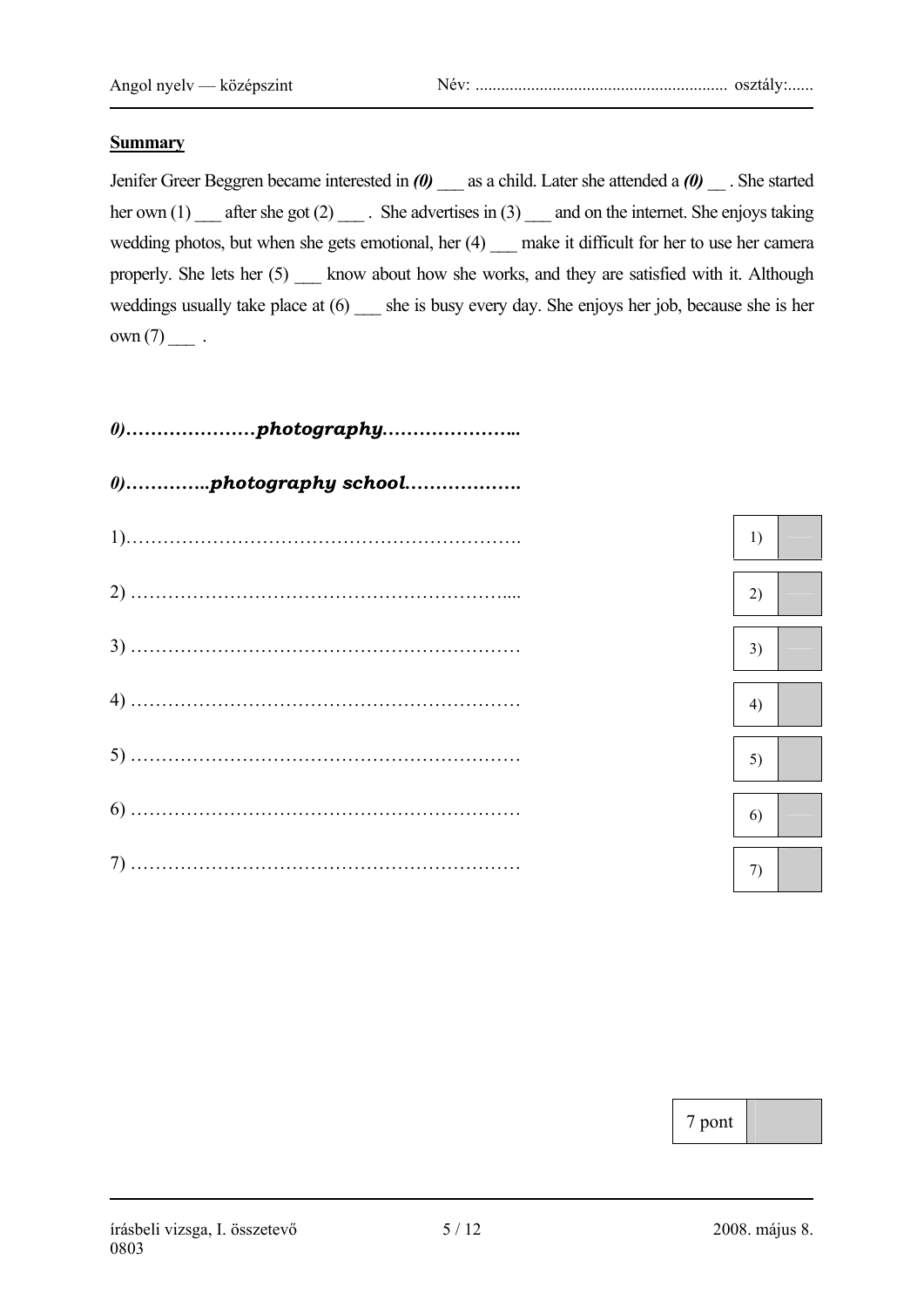### Angol nyelv — középszint Név: ........................................................... osztály:......

## **Task 2**

**Look at the following letters and the sentences following them. Your task is to match the letters (8-14) to sentences A-I. There is a sentence you do not need. Write the letters in the white boxes as in the example** *(0)***.** 

- (0) Hi,<br>I just want to say how much I enjoyed the show in London. Good to hear the  $\begin{vmatrix} 0 \end{vmatrix}$  **G** new stuff, eg. *More Stupid* and the *Nothing Song*. Rod
- 

8) Hi,<br>
Our 17-month-old son just loves the O'Reilly Learning Python book. I think he especially likes the cute "mouse" on the cover. (I haven't had the guts to tell him that it's actually a rat). Just thought you might like to know. Jack

9) Hi,<br>
My daughter Ashley is 9 years old. She is a very good singer of classic 9) country. She would like to make a CD but we cannot afford it at this time. Could you let me know how we can start a fan club? Thank you. Angela

10) Hi,<br>Recently, my daughter managed to get tickets to *The Number 14*. Since the 10) tickets were only \$10.00, I wasn't expecting too much. However, I absolutely loved it! Pamela

- 11) I would just like to say what a totally enjoyable game it was today. The football was excellent. The organisation was great. A bit less had language would be was excellent. The organisation was great. A bit less bad language would be good (within earshot of children) and if anyone could give those male fans a few singing lessons it would be great. Beryl
- 

12) Sir,<br>I have always looked for a new copy of your magazine at the stands, eagerly 12) anticipating the poster inside. As a tennis fan, my choice is clear, but these days your emphasis on cricket has led to more and more posters of cricketers. Please can we have more posters of tennis stars? Vivek

13) Hi Caroline,<br>I need your help about my mum. My father left before I was born. I am 14. My <sup>13</sup> mum had a little girl about 2 years ago so there's a big age difference between us. These days my mum won't stop shouting at me about the littlest things. Please help. Thanx Hannah xx

14) Dear Tom,<br>
My son lives and works in Japan. He might buy a car there and import it to <sup>14)</sup> the UK for resale. Is this a worthwhile idea? If so, could you suggest some models that would be popular on the UK market? B.K.







| 10) |  |  |
|-----|--|--|
|-----|--|--|







| 14) |  |  |
|-----|--|--|
|-----|--|--|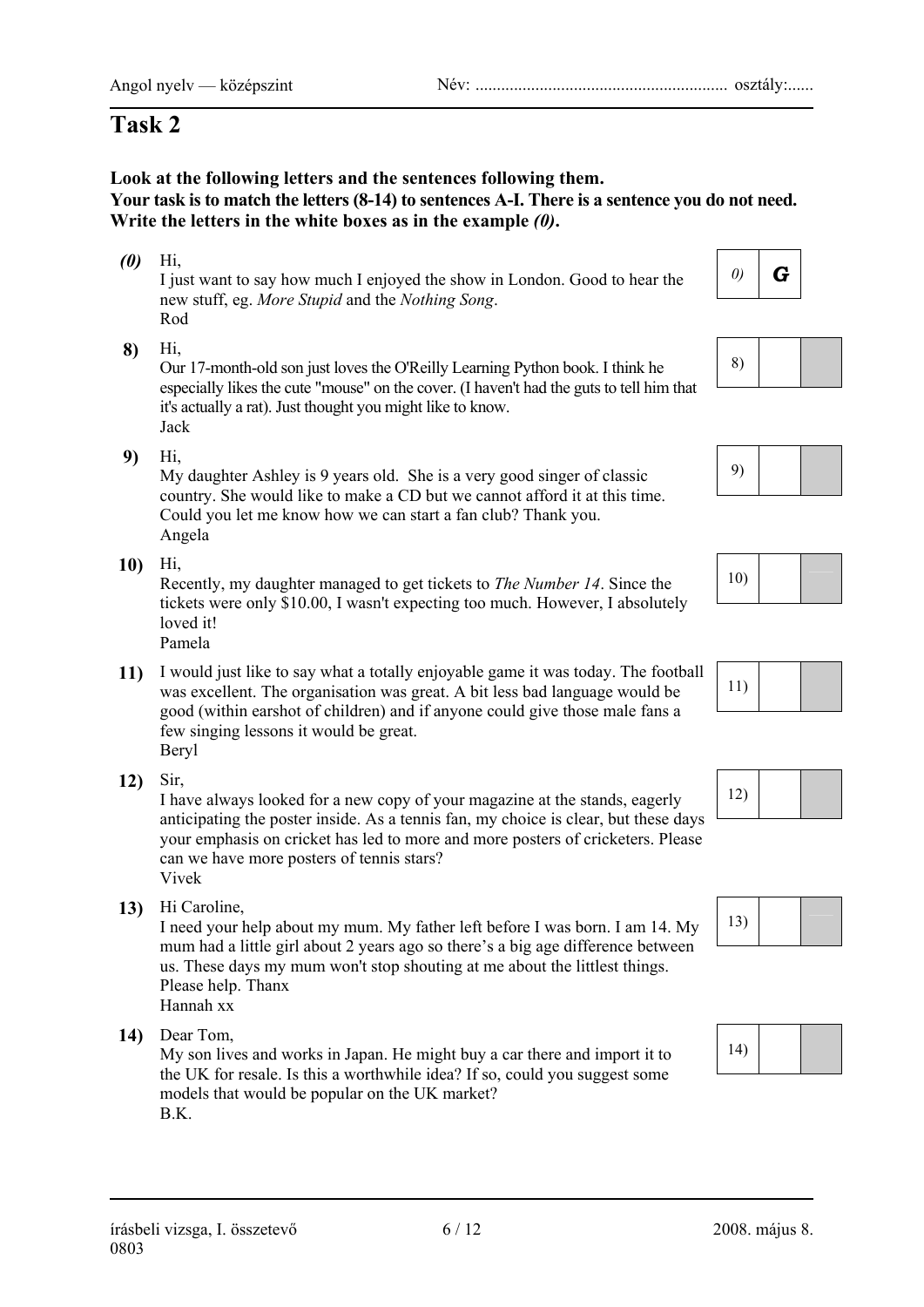### This letter

- **A** mentions money problems.
- **B** says the entrance fee was not much.
- **C** would like to see changes in a publication.
- **D** asks for advice on automobiles.
- **E** offers free tickets to a concert.
- **F** is about a teenager's problems.
- **G** is about a concert.
- **H** comments on an illustration.
- **I** is about fans and a sports event.

7 pont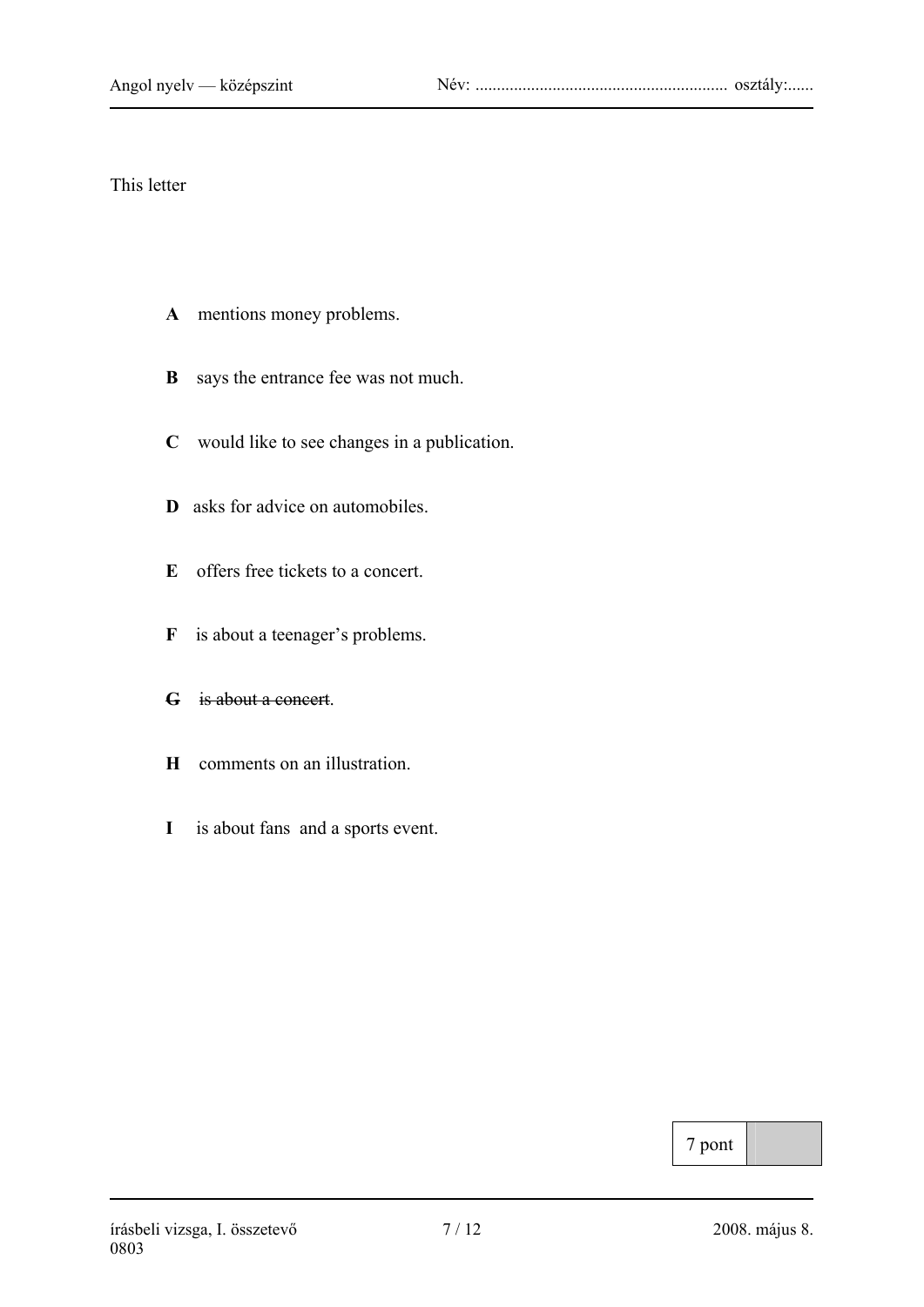## **Task 3**

**In this text about the history of bottled water the beginnings of some sentences have been removed. Match the beginnings below the text with the endings. There is one extra letter that you do not need. Write the letters in the white boxes as in the example** *(0)***.** 

## **The history of bottled water**

The origins of bottled water can be traced back to the earliest civilizations.

*(0)* \_\_\_ after crossing the Pyrenees, Hannibal, the famous general of the Carthaginian army, rested his soldiers and elephants in France, at the Perrier spring.

**(15)** \_\_\_ had its origins in baths dating from Roman times. Science and medicine proved the beneficial effects of using natural mineral water for bathing, showering and drinking.

**(16)** \_\_\_ for the first time in France in the 1850s. The legal permit to bottle *Vittel Grande Source* natural mineral water was granted as early as 1855.

**(17)** \_\_\_ had also become common in North America at that time. In South America bottled water appeared in Brazil in 1890.

**(18)** \_\_\_ natural mineral water was bottled in glass or stoneware. By the mid-twentieth century, however, bottling methods changed.

**(19)** \_\_\_ by using the first plastic bottle. This new, lighter, stronger material improved packaging practicality.

**(20)** \_\_\_ by its underground origin, its unique composition of minerals and trace elements, its original purity, and its health benefits.

**(21)** \_\_\_ including spring water and specially formulated drinking water. They have to meet certain well-defined standards.

The preference for the taste and convenience of bottled waters is growing year by year.





| 16) |  |  |
|-----|--|--|
|-----|--|--|





|--|--|



| 21) |  |
|-----|--|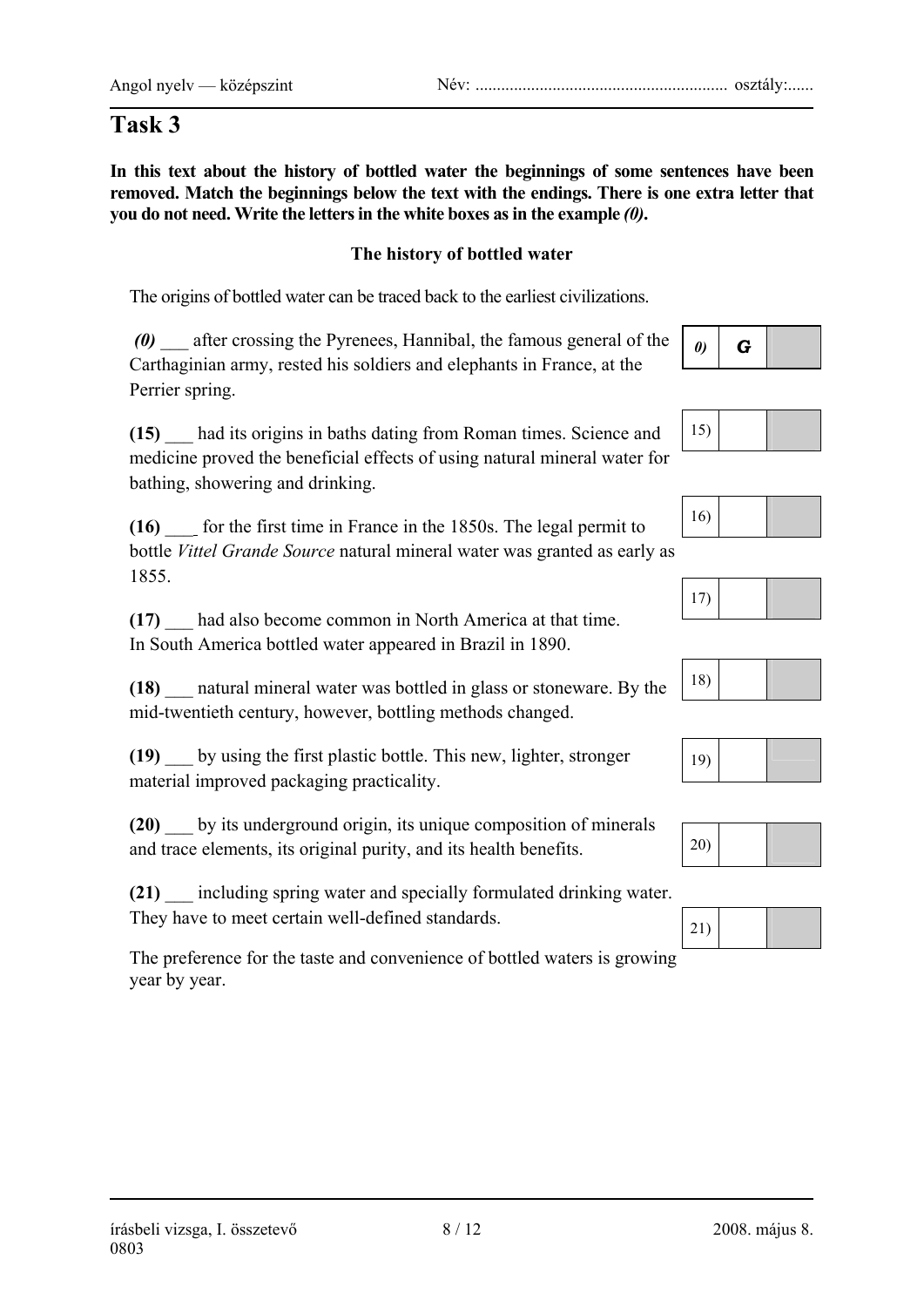- **A** Today, other categories of bottled water exist,
- **B** In the early days
- **C** The spa movement that started in Europe in the eighteenth century
- **D** Vittel revolutionized the market in 1968
- **E** Water spas and the bottling of natural mineral waters
- **F** Natural mineral water distinguishes itself from other bottled waters

### **G** According to legend,

- **H** There have been a number of social and economic factors,
- **I** Cold spa waters were bottled

7 pont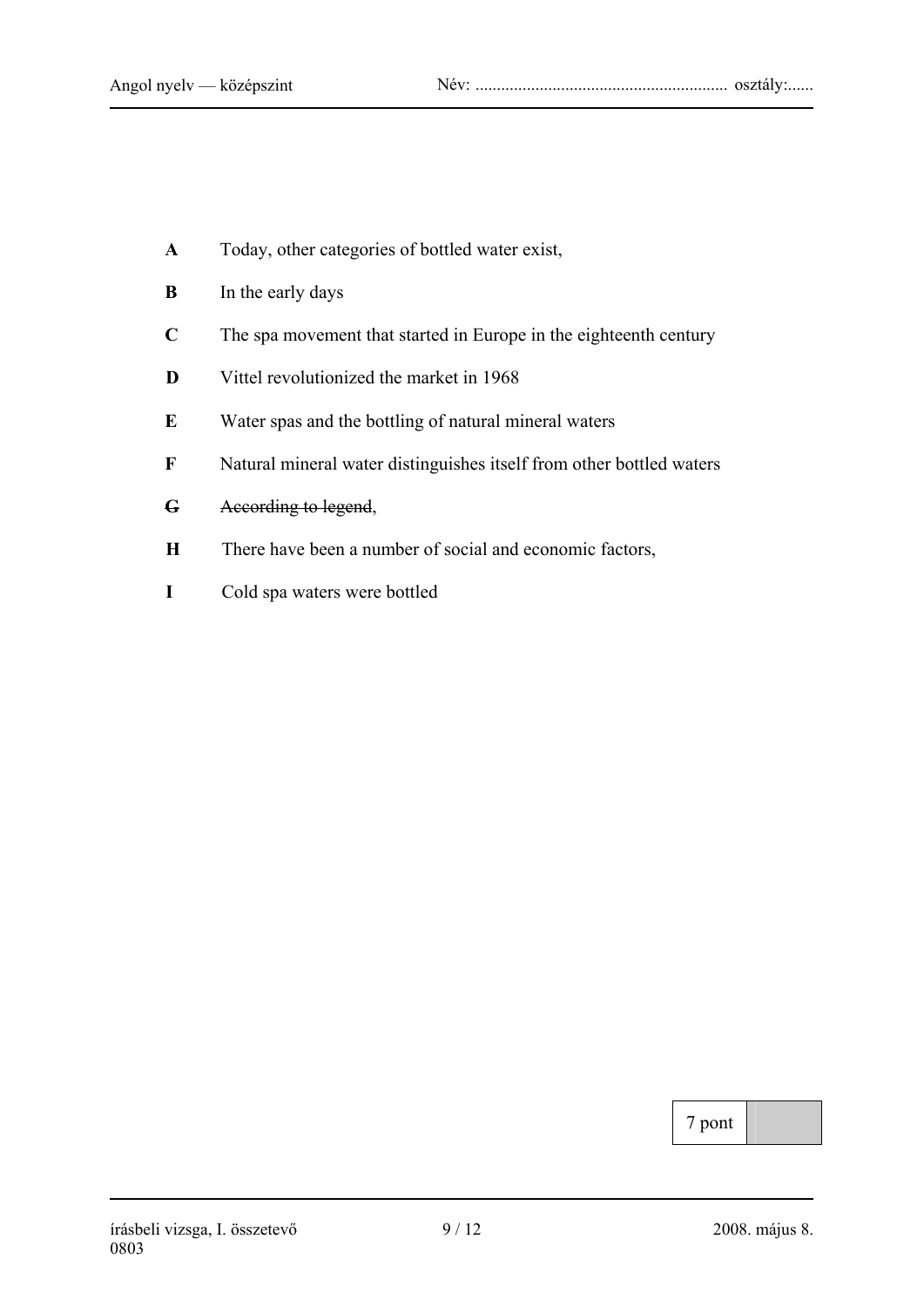#### Angol nyelv — középszint Név: ........................................................... osztály:......

## **Task 4**

**Read what an author says about her new novel and then read the statements (22-29) following the text.** 

- **Mark a statement A if it is true according to the article.**
- **Mark it B if it is false.**

• Mark it C if, on the basis of the article, it cannot be decided if it is true or false. **Write the letters in the white boxes as in the example** *(0).*

## **Children of the Stone Age**

Michelle Paver talks about *Wolf Brother* 

I'm often asked why I stopped writing for adults and wrote *Wolf Brother*. I didn't. In fact, I never planned to write it at all, and when the story took hold, I was busy writing the third part of a historical trilogy. I had no time to spare for anything, let alone a six-book series about Stone Age hunter-gatherers.

Then one afternoon when I was leafing through some old notes, I came across a manuscript I had written at university, 20-odd years before. It was about a boy and a wolf struggling to survive in a forest. Something about it quickened my pulse. I wanted to rewrite it.

So I started running scenes in my mind's eye, like a film. The demon-haunted bear rampaging through the forest … Torak, the 12-year old hero watching his father die … A stampede of reindeer seen through the eyes of a wolf … Soon I was scribbling in my notebook. I lived the adventure alongside Torak and Wolf. The research took me to places I had never thought I'd see, and I ended up sleeping on reindeer skins in Lapland.

Somebody once said that one's real life is often the life that one does not lead. That's true for me. When I was a child, I wanted a wolf, and a bow and an arrow, and to live like the Stone Age people. I wanted to build my own shelter and go hunting in the forest. I tried it, too. I got rid of my bed and slept on the floor for three years. I made tea from different herbs, and gave it to my little sister.

When I became an adult I didn't grow out of all that, but it went underground. The childhood obsessions became a love of archaeology and the natural world; a fascination with the myths of Inuits and Native Americans; a lasting interest in wolf behaviour. *Wolf Brother*  came to life when I realised that *this* was the world I had lost. This was the life I hadn't led.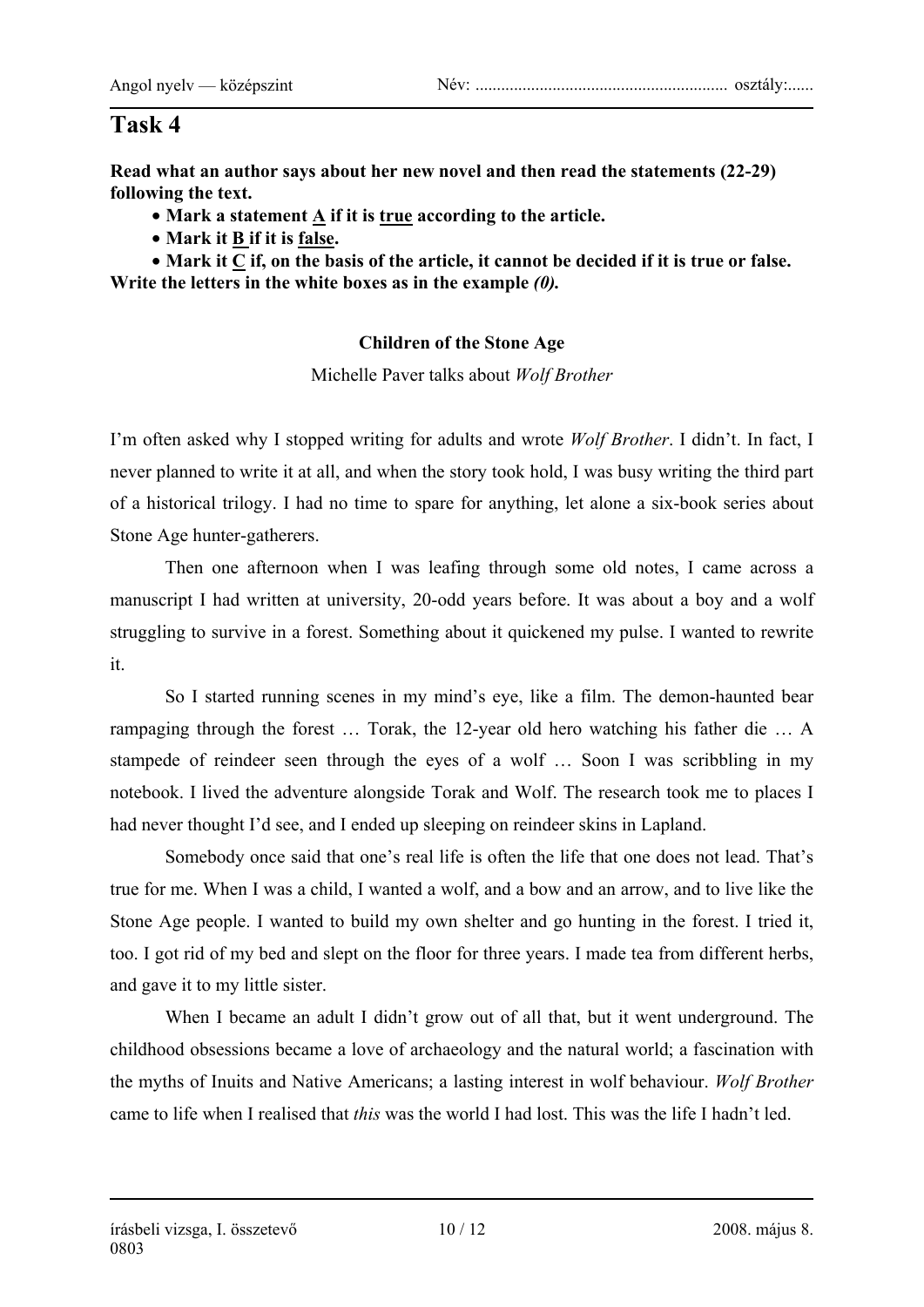0803

**This is the end of this part of the exam.**



**29)** When she grew up, Paver's interests had completely changed.

















8 pont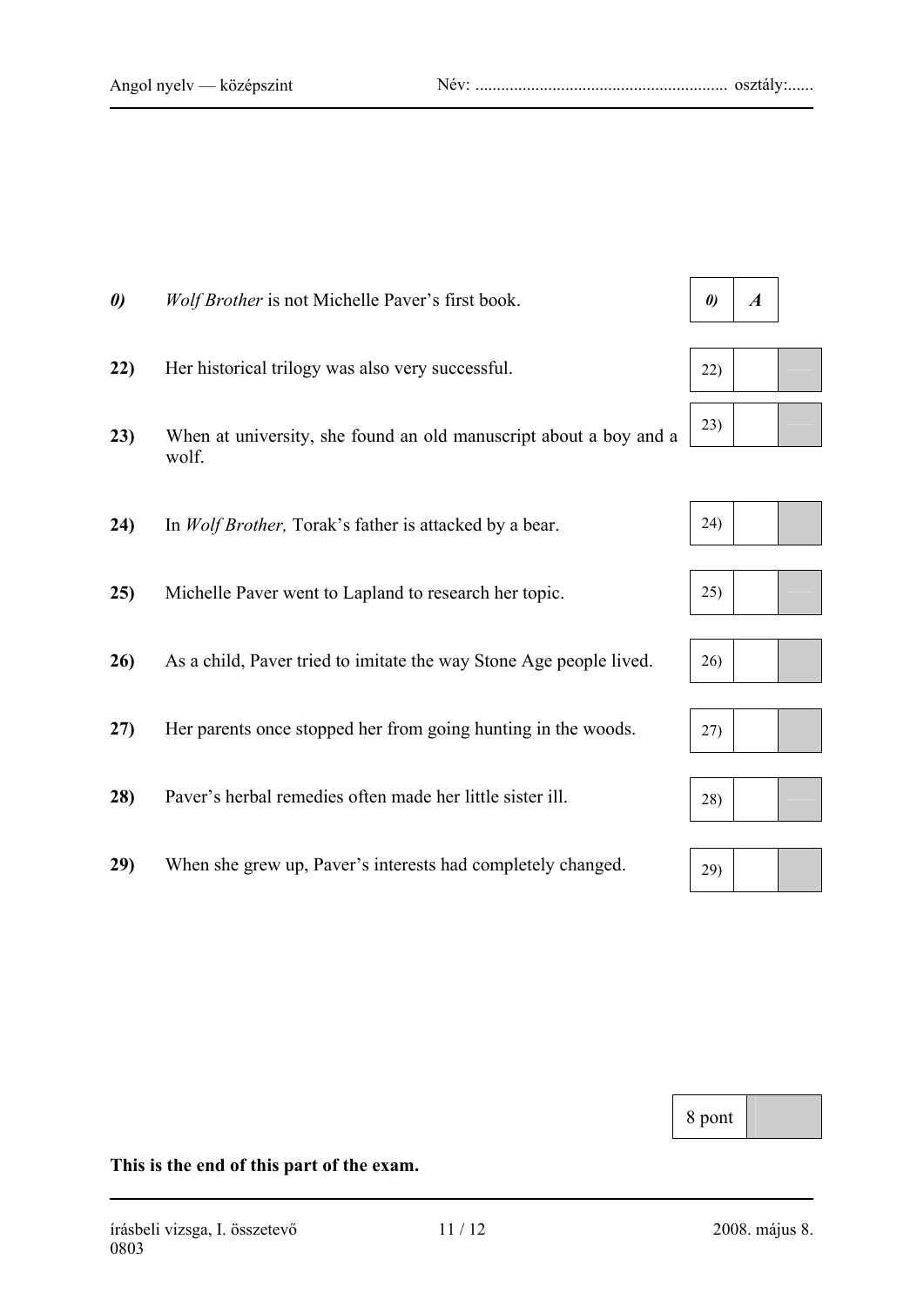|                            |        | maximális | elért    |
|----------------------------|--------|-----------|----------|
|                            |        | pontszám  | pontszám |
|                            | Task 1 |           |          |
| I. Olvasott szöveg értése  | Task 2 |           |          |
|                            | Task 3 |           |          |
|                            | Task 4 |           |          |
| Dolgozatpont összesen      |        | 29        |          |
| <b>VIZSGAPONT ÖSSZESEN</b> |        | 33        |          |

javító tanár

Dátum: ………………………………..

 $\_$  , and the contribution of the contribution of  $\mathcal{L}_\mathcal{A}$  , and the contribution of  $\mathcal{L}_\mathcal{A}$ 

|                           | pontszáma | programba<br>beirt<br>pontszám |  |
|---------------------------|-----------|--------------------------------|--|
| I. Olvasott szöveg értése |           |                                |  |

javító tanár jegyző

Dátum: ……………………………….. Dátum: ………………………………..

#### **Megjegyzések:**

- 1. Ha a vizsgázó a II. írásbeli összetevő megoldását elkezdte, akkor ez a táblázat és az aláírási rész üresen marad!
- 2. Ha a vizsga az I. összetevő teljesítése közben megszakad, illetve nem folytatódik a II. összetevővel, akkor ez a táblázat és az aláírási rész kitöltendő!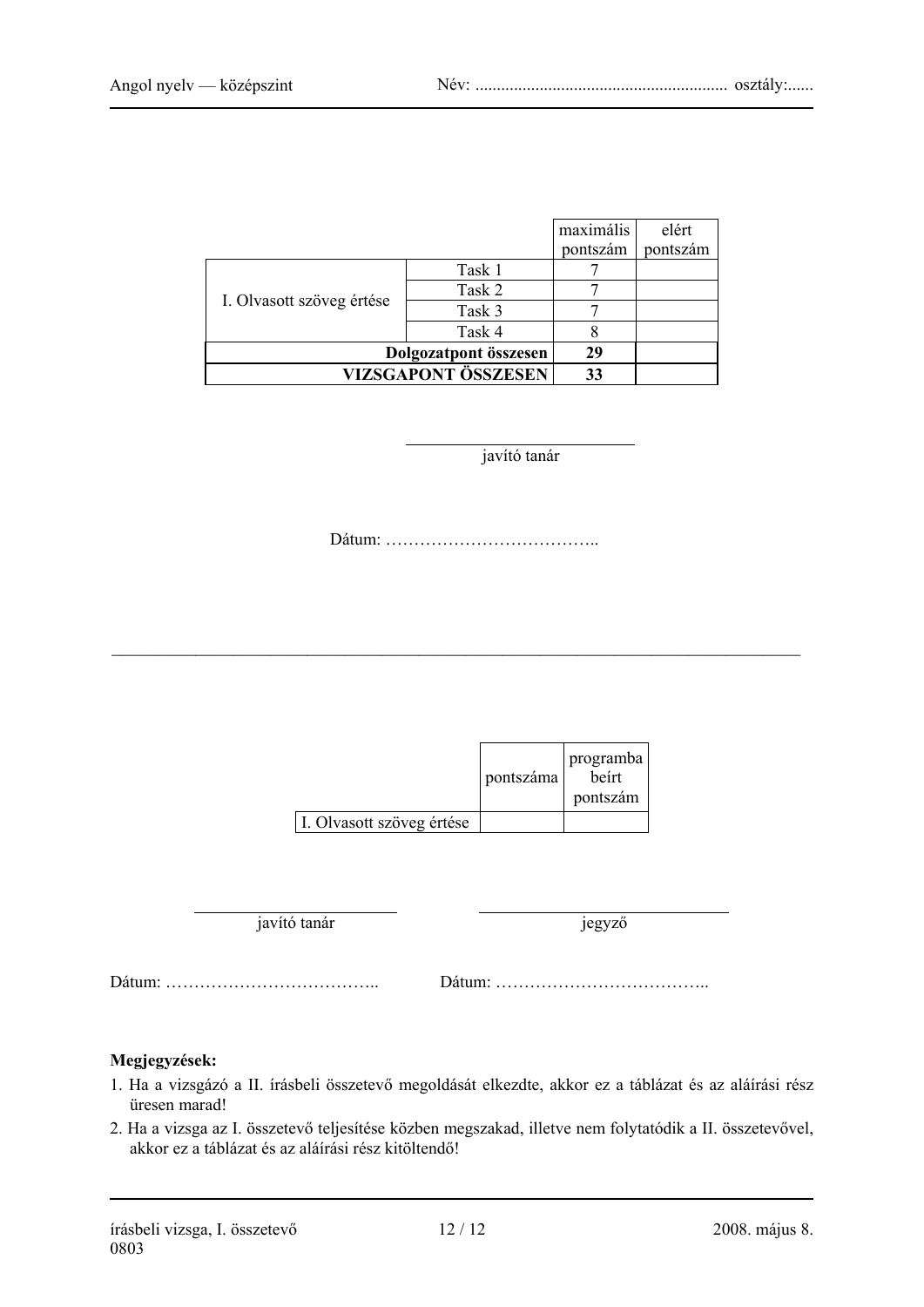# **ANGOL NYELV**

# **KÖZÉPSZINTŰ ÍRÁSBELI VIZSGA**

## **2008. május 8. 8:00**

# **II. Nyelvhelyesség**

Időtartam: 30 perc

| Pótlapok száma |  |
|----------------|--|
| Tisztázati     |  |
| Piszkozati     |  |

## **OKTATÁSI ÉS KULTURÁLIS MINISZTÉRIUM**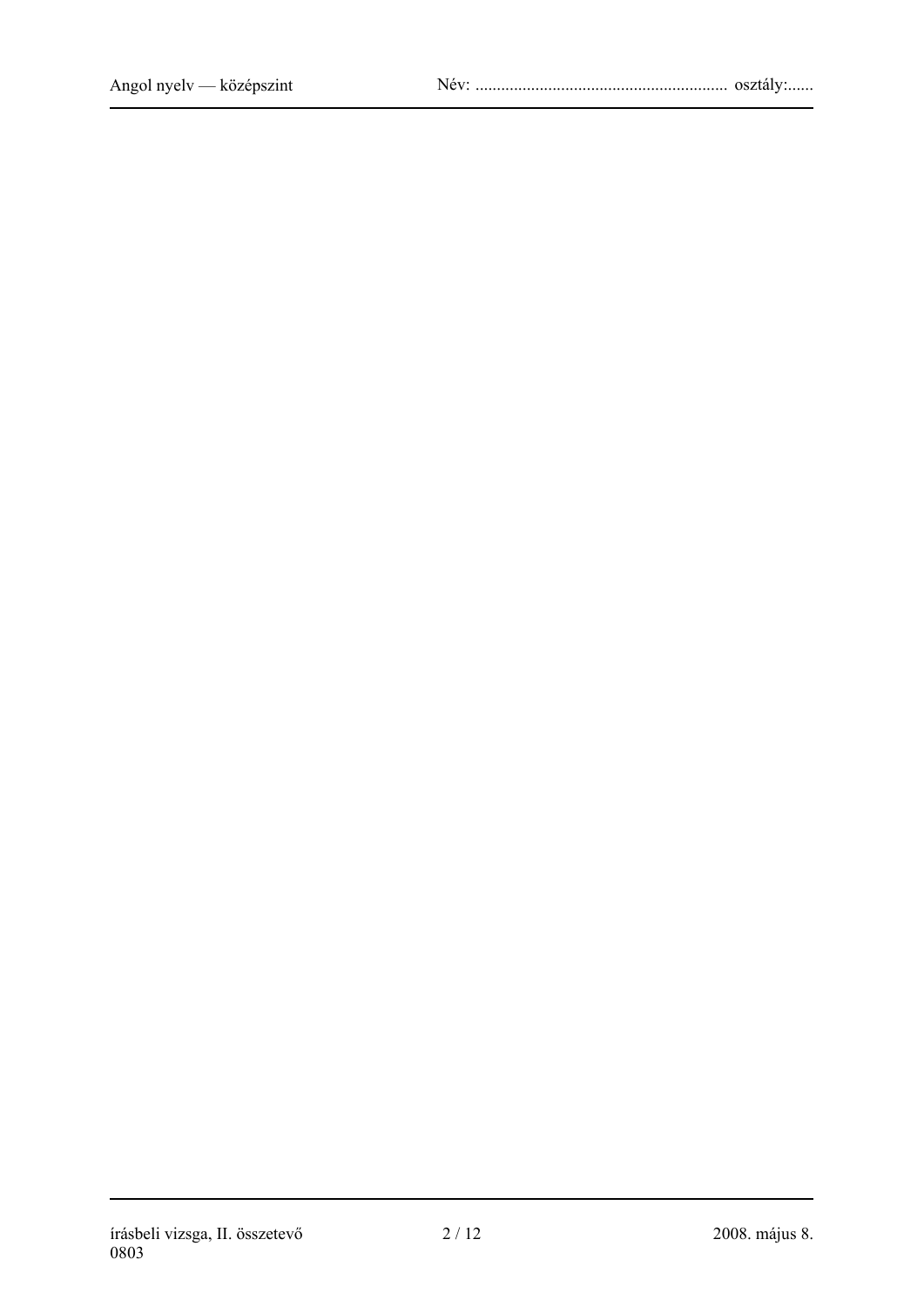## **Fontos tudnivalók**

- Minden kérdéshez csak egy megoldás írható. Több beírt megoldás esetén a válasz nem fogadható el, akkor sem, ha köztük van a jó megoldás is.
- Csak az utasításban megadott helyre írt megoldás értékelhető.
- Javítani lehet, de az legyen egyértelmű.
- Amikor a feladat megoldásaként önálló betűt kell beírni, az legyen egyértelműen azonosítható.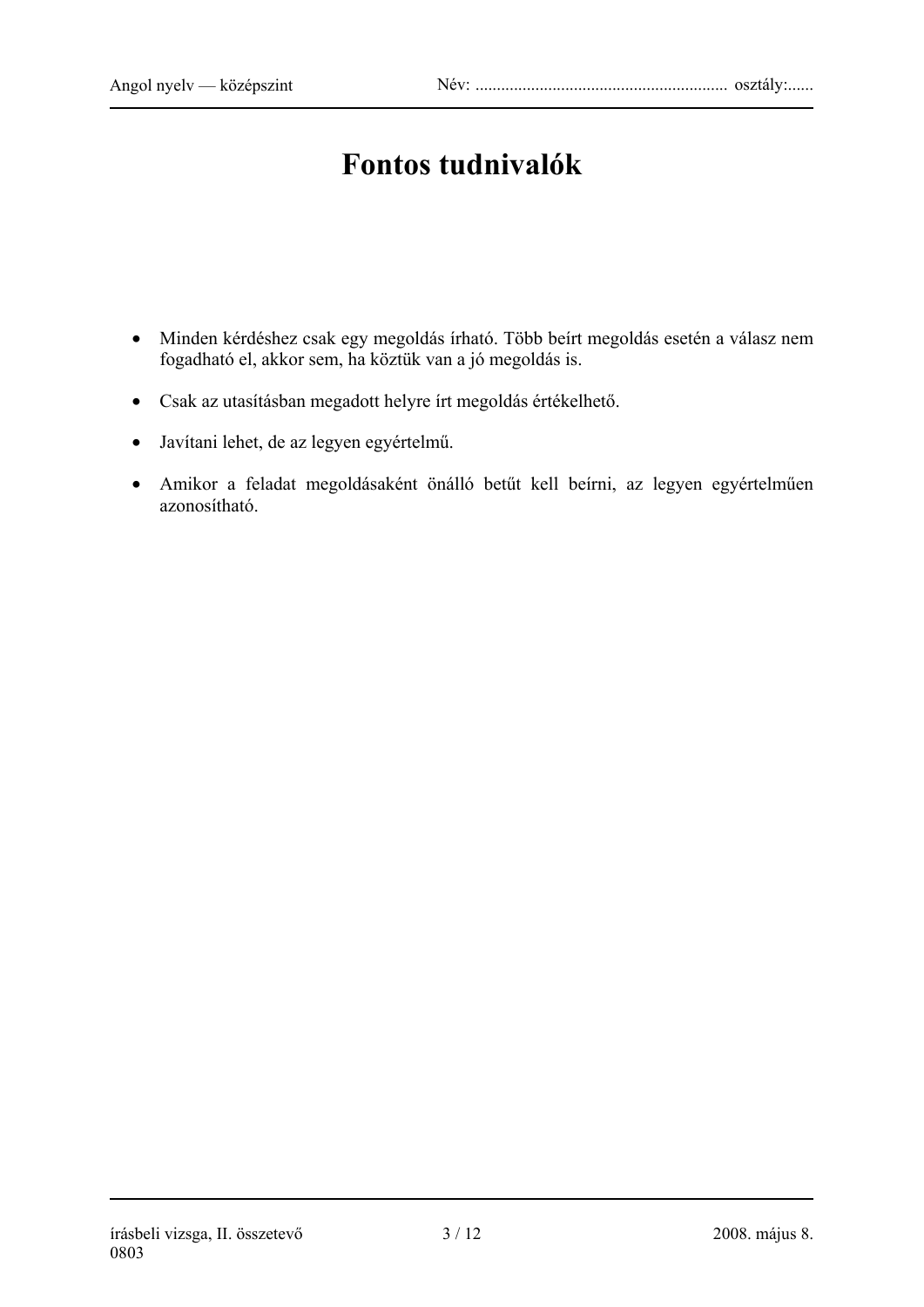## **Task 1**

- **You are going to read an article about a boy's adventure with his parents' computer. Some words are missing from the text.**
- **Choose the most appropriate answer from the options (A-D) for each gap (1-10) in the text.**
- **Write the letter of the appropriate answer in the white box.**
- **There is one example** *(0)* **at the beginning.**



## **JACK, 3, ONLINE**

Last week a three-year-old boy went on his mum's computer – and bought  $(0)$   $\qquad \qquad \text{\pounds}9,000$ car on eBay.

 Cheeky Jack Neal made a successful bid for the Barbie pink Nissan Figaro. The boy's mother Rachel, 36, and father John, 37, noticed that something (1) when they got a message from the internet auction site to congratulate (2)  $\qquad \qquad$ 

 Rachel said: "We couldn't understand **(3) \_\_\_\_\_\_** was happening. Neither of us had bought **(4) \_\_\_\_\_\_** . So we checked and saw it was a Barbie pink car **(5) \_\_\_\_\_\_** we'd bought for £8,999.99. We flew into a panic."

By then Jack, who **(6)** just turned three, was asleep in bed. When he

**(7) \_\_\_\_\_\_** next morning he was very excited and told **(8) \_\_\_\_\_\_** parents: "I've bought a car."

 Rachel believes she left her eBay password in her computer after leaving it. She said: "Jack is a wiz on the PC and just **(9) \_\_\_\_\_\_** all the right buttons."

 John phoned the company and explained the mistake. **(10) \_\_\_\_\_\_** , they saw the funny side and said they would not insist on selling the car to the Neals.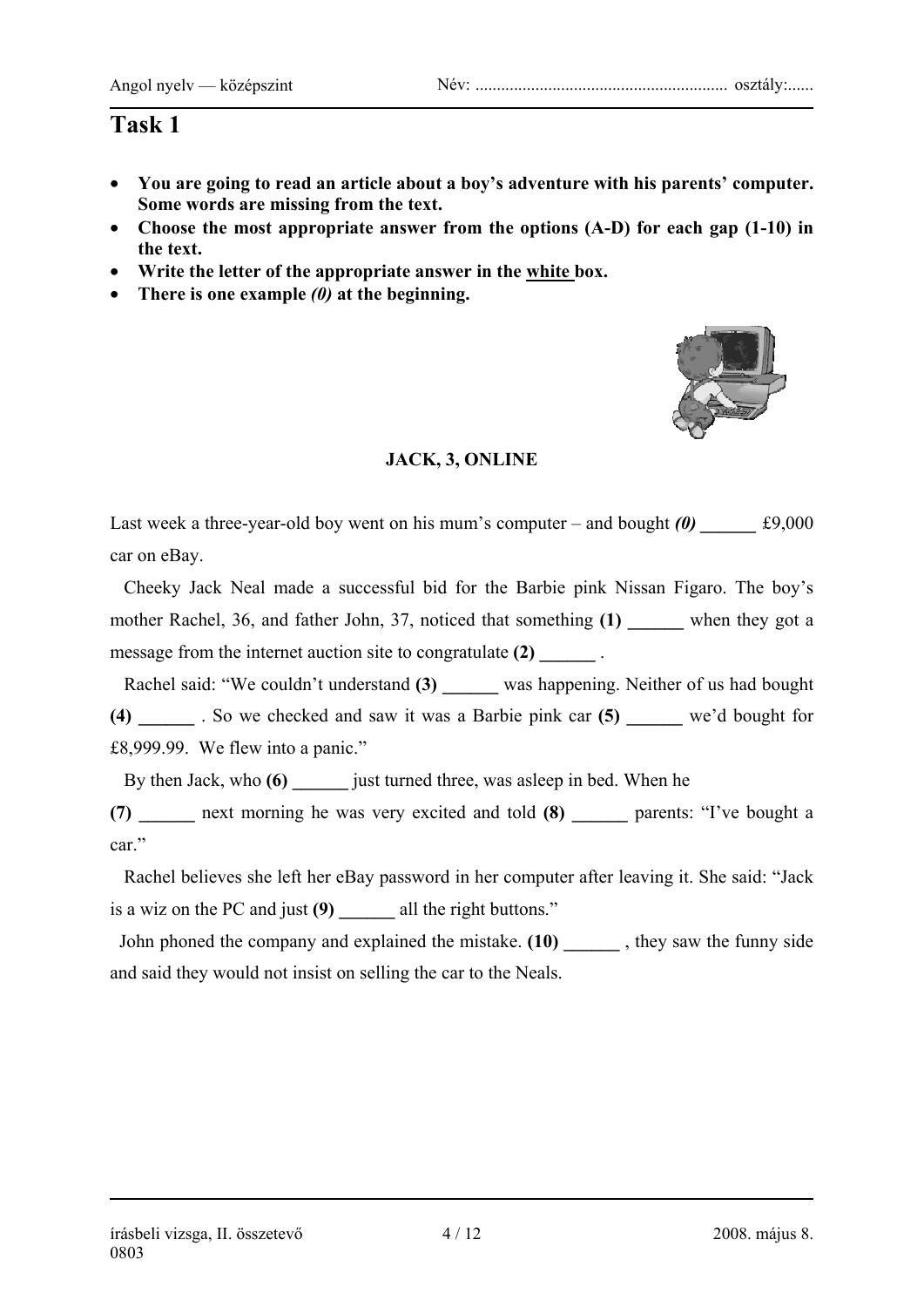| $\boldsymbol{\theta}$ | A for B the                      |                                 | $C$ a            | D just                                                                  | $\boldsymbol{\theta}$ | $\boldsymbol{C}$ |  |
|-----------------------|----------------------------------|---------------------------------|------------------|-------------------------------------------------------------------------|-----------------------|------------------|--|
| 1)                    | A was wrong <b>B</b> is gone     |                                 | $C$ was<br>cheap | <b>D</b> is missing                                                     | 1)                    |                  |  |
| 2)                    | <b>A</b> to them <b>B</b> their  |                                 | C them           | <b>D</b> on them                                                        | 2)                    |                  |  |
| 3)                    | <b>A</b> why                     | <b>B</b> what                   | $C$ that         | <b>D</b> whether                                                        | 3)                    |                  |  |
| 4)                    | <b>A</b> anything <b>B</b> thing |                                 |                  | $C$ nothing $D$ everything                                              | 4)                    |                  |  |
| 5)                    | <b>A</b> then <b>B</b> after     |                                 | $C$ what         | <b>D</b> which                                                          | 5)                    |                  |  |
| 6)                    | A not                            | $\mathbf{B}$ did                | $C$ has          | <b>D</b> were                                                           | 6)                    |                  |  |
| (7)                   | A has woken <b>B</b> woke        |                                 | C wake           | D woken                                                                 | 7)                    |                  |  |
| 8)                    | A his                            | <b>B</b> to his                 | $C$ off his      | D about his                                                             | 8)                    |                  |  |
| 9)                    |                                  | <b>A</b> passed <b>B</b> pulled | $C$ put          | <b>D</b> pressed                                                        | 9)                    |                  |  |
|                       |                                  |                                 |                  | 10) A Because <b>B</b> Although <b>C</b> Luckily <b>D</b> Unfortunately | 10)                   |                  |  |

10 pont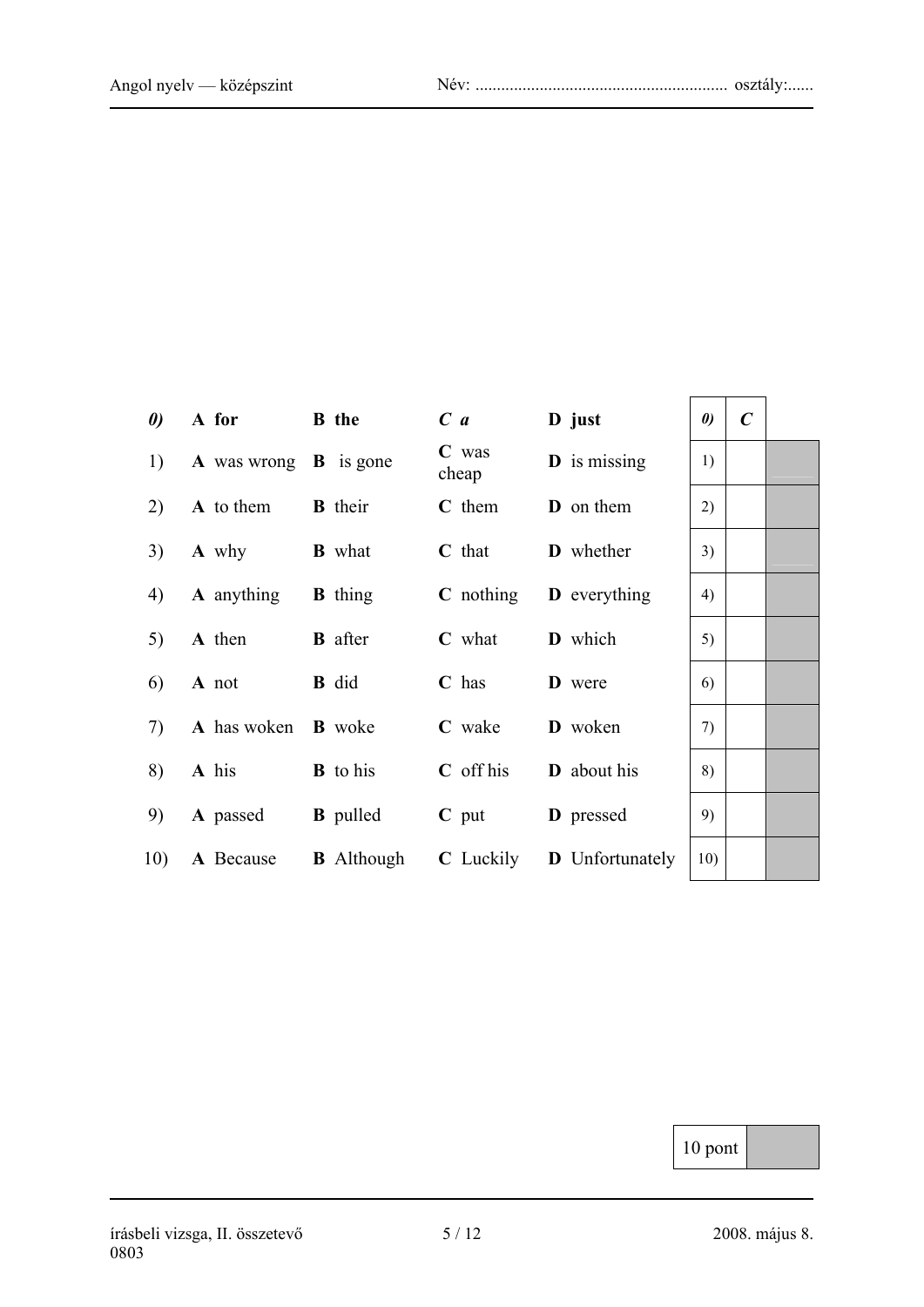## **Task 2**

- **You are going to read an article about the effect of human activity on geography. Some words are missing from the text.**
- **Your task is to write the missing words on the dotted lines (11-19) after the text.**
- **Use only one word in each gap.**
- **There is an example** *(0)* **at the beginning.**



### **RUINING THE PLANET**

Man's behaviour is changing the face of the Earth so rapidly **(0)** famous landmarks could soon disappear from the map – this **(11)** what some recent disturbing pictures of the Aral Sea **(12) \_\_\_\_\_\_\_\_** Central Asia show.

 The damage caused by draining lakes and rivers has resulted in thousands of changes in **(13)** newly-published 10<sup>th</sup> edition of 'The Times Concise Atlas **(14)** the World'.

 The Dead Sea could disappear in 20 years and Lake Chad in Africa is 95 per cent smaller **(15) \_\_\_\_\_\_\_\_** it was in 1963. The Colorado River in America and the Aral Sea could

**(16) \_\_\_\_\_\_\_\_** lost entirely. Global warming has caused massive changes to mountains that were once covered with snow. Even Mount Kilimanjaro in Africa will lose its famous snows **(17) \_\_\_\_\_\_\_\_** the planet continues to heat up at this rate.

 Atlas spokesman Simon Judges said: "Our latest edition shows the fact **(18) \_\_\_\_\_\_\_\_** humans are creating and destroying both our geography **(19) \_\_\_\_\_\_\_\_** our weather system. The consequences could be catastrophic."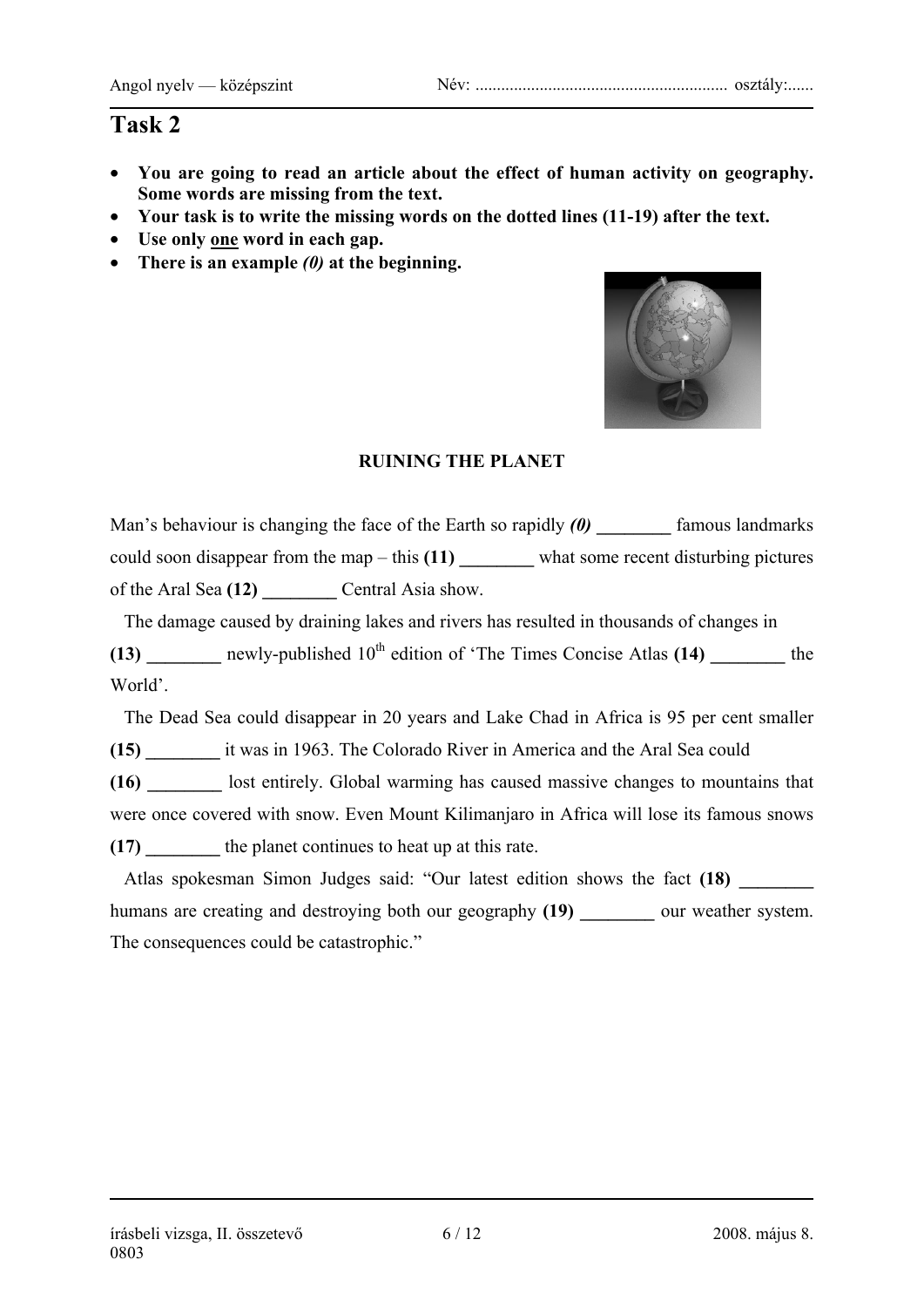|  | 11) |  |
|--|-----|--|
|  | 12) |  |
|  | 13) |  |
|  | 14) |  |
|  | 15) |  |
|  | 16) |  |
|  | 17) |  |
|  | 18) |  |
|  | 19) |  |
|  |     |  |

9 pont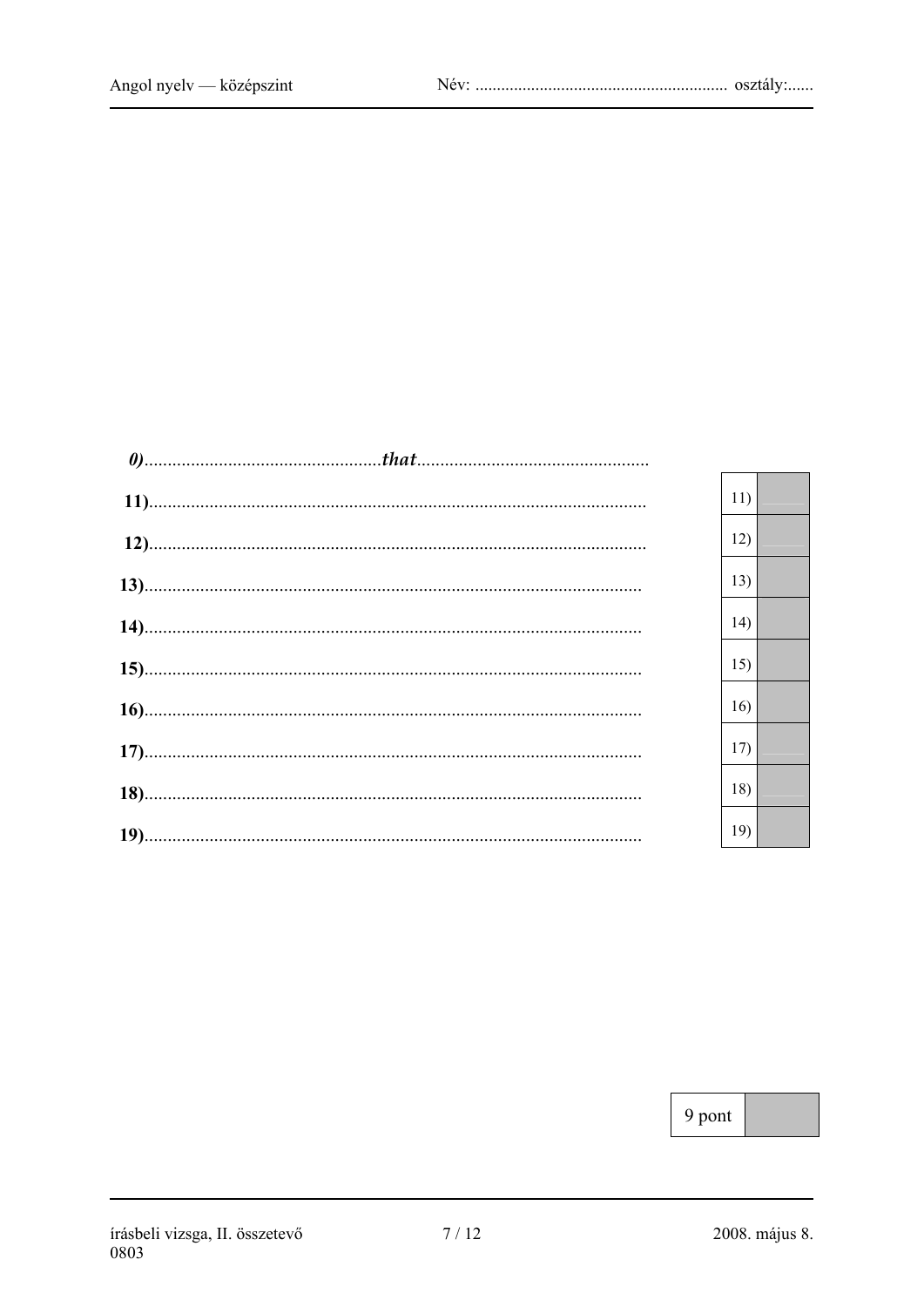#### Angol nyelv — középszint Név: ........................................................... osztály:......

## **Task 3**

- **You are going to read an article about some ancient writing found in Mexico. Some words are missing from the text.**
- **Use the words in brackets to form one word for each of the gaps (20-26).**
- **Then write these words on the dotted lines after the text in the appropriate form.**
- **You might find words that you do not have to change.**
- **There is an example** *(0)* **at the beginning.**

## **OLDEST WRITING IN THE NEW WORLD**



Items men, women, and children left behind when they died – everything from clothing to jewellery and tools – tell *(0) \_\_\_\_\_\_\_\_ (anthropology)* a lot. And sometimes even their words survive.

Experts believe that a (20) **(discover)** in Mexico is the oldest example of writing ever found in the Americas. The people who created it (21) (probable) lived 3,000 years ago, long before Christopher Columbus arrived in the New World.

Digging in a stone mine, **(22)** \_\_\_\_\_\_\_ (work) noticed a stone block with marks carved onto its surface. They found the large piece of stone in Cascajal, Mexico, near the capital city of an ancient people called the Olmec. "There are signs on the block that seem to show **(23) \_\_\_\_\_\_\_\_ (religion)** objects they used. For example, there is a sign that looks like a throne," an expert says. "It is (24) **(excite)** because it makes it clear that the Olmec could read and write." But experts don't know **(25) \_\_\_\_\_\_\_\_ (exact)** what the writing says. If you have ever tried to figure out a message **(26) \_\_\_\_\_\_\_\_ (write)** in code, you have a pretty good idea of the hard work ahead. Finding other examples of Olmec writing could help crack the code.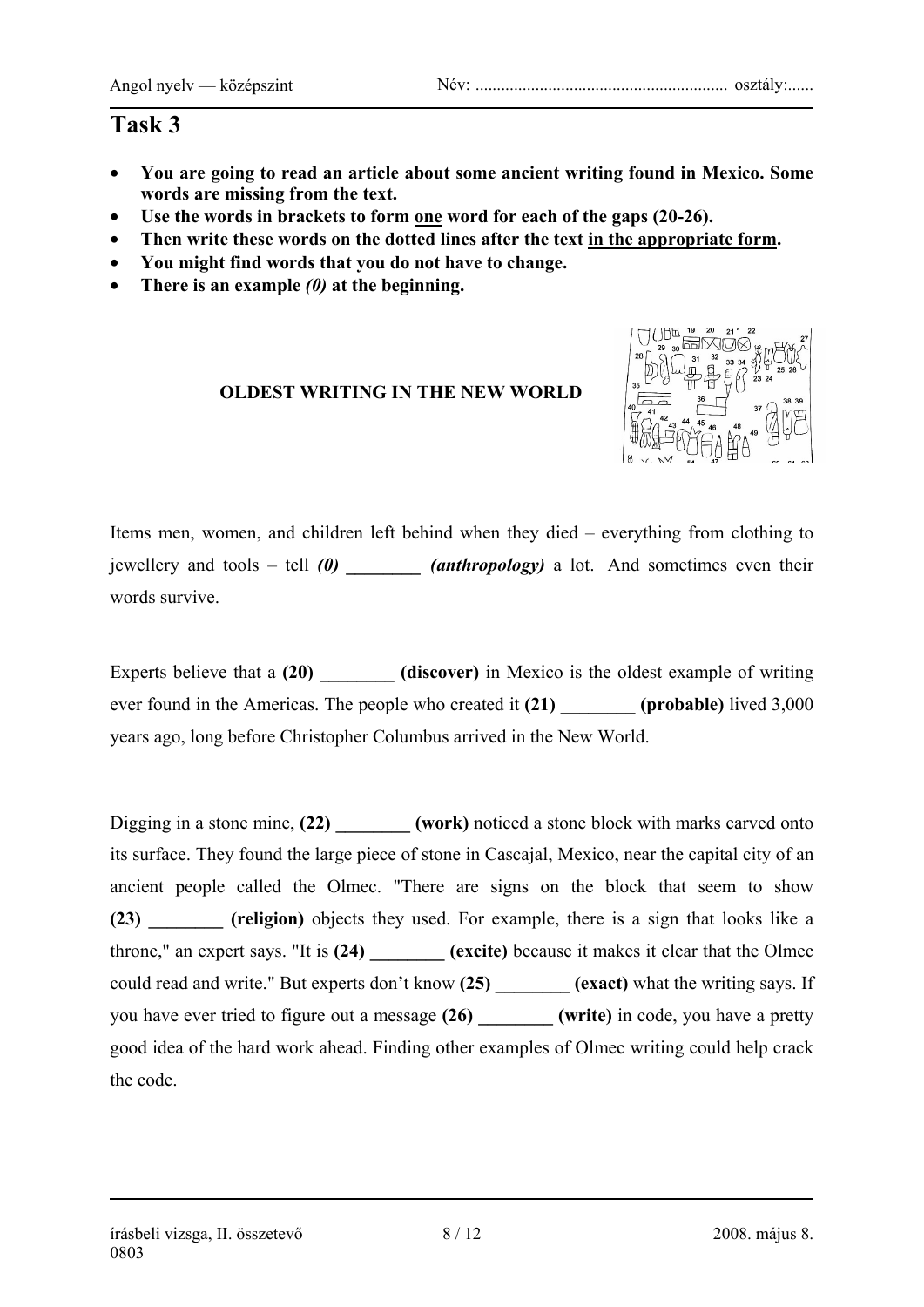| 20) |  |
|-----|--|
| 21) |  |
| 22) |  |
| 23) |  |
| 24) |  |
| 25) |  |
| 26) |  |
|     |  |

7 pont

This is the end of this part of the exam.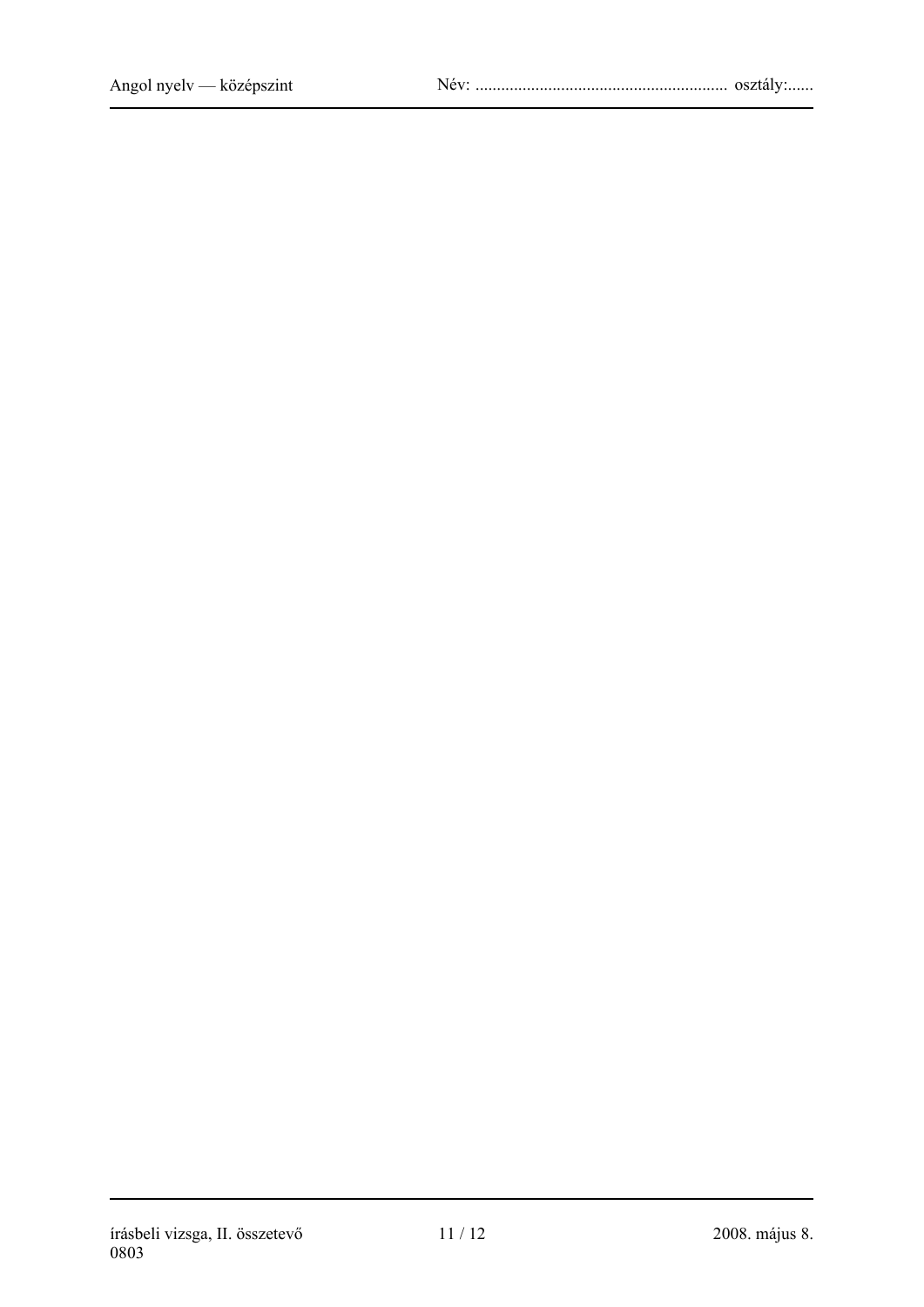|                       |        | maximális | elért    |
|-----------------------|--------|-----------|----------|
|                       |        | pontszám  | pontszám |
| II. Nyelvhelyesség    | Task 1 |           |          |
|                       | Task 2 |           |          |
|                       | Task 3 |           |          |
| Dolgozatpont összesen |        | 26        |          |
| VIZSGAPONT ÖSSZESEN   |        | 18        |          |

javító tanár

Dátum: ………………………………..

|                           | pontszáma | programba<br>beirt<br>pontszám |
|---------------------------|-----------|--------------------------------|
| I. Olvasott szöveg értése |           |                                |
| II. Nyelvhelyesség        |           |                                |

 $\mathcal{L}_\text{max} = \frac{1}{2} \sum_{i=1}^n \mathcal{L}_\text{max}(\mathbf{z}_i - \mathbf{z}_i)$ 

javító tanár jegyző

Dátum: ……………………………….. Dátum: ………………………………..

#### **Megjegyzések:**

- 1. Ha a vizsgázó a III. írásbeli összetevő megoldását elkezdte, akkor ez a táblázat és az aláírási rész üresen marad!
- 2. Ha a vizsga a II. összetevő teljesítése közben megszakad, illetve nem folytatódik a III. összetevővel, akkor ez a táblázat és az aláírási rész kitöltendő!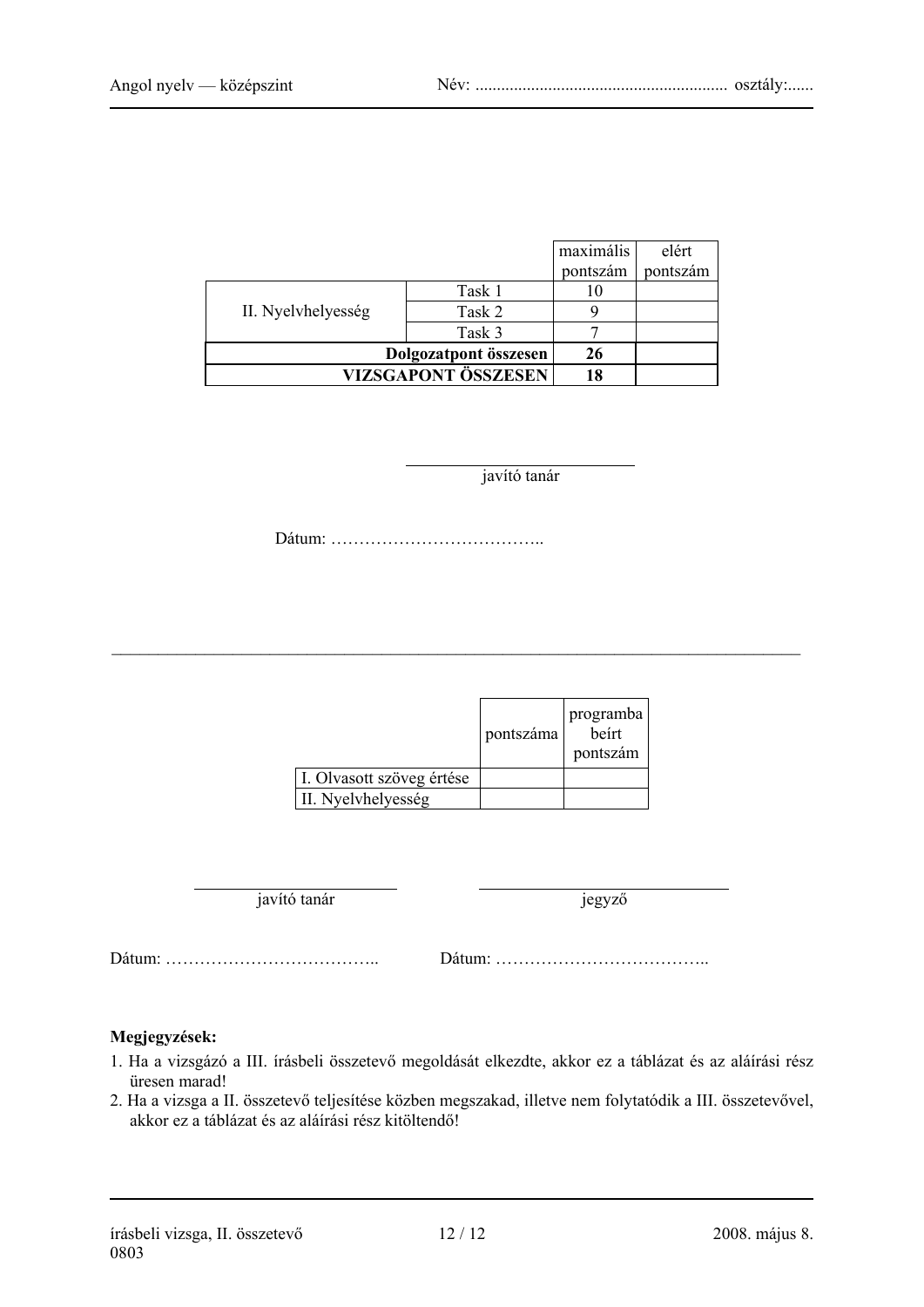# **ANGOL NYELV**

# **KÖZÉPSZINTŰ ÍRÁSBELI VIZSGA**

## **2008. május 8. 8:00**

# **III. Hallott szöveg értése**

Időtartam: 30 perc

| Pótlapok száma |  |
|----------------|--|
| Tisztázati     |  |
| Piszkozati     |  |

## **OKTATÁSI ÉS KULTURÁLIS MINISZTÉRIUM**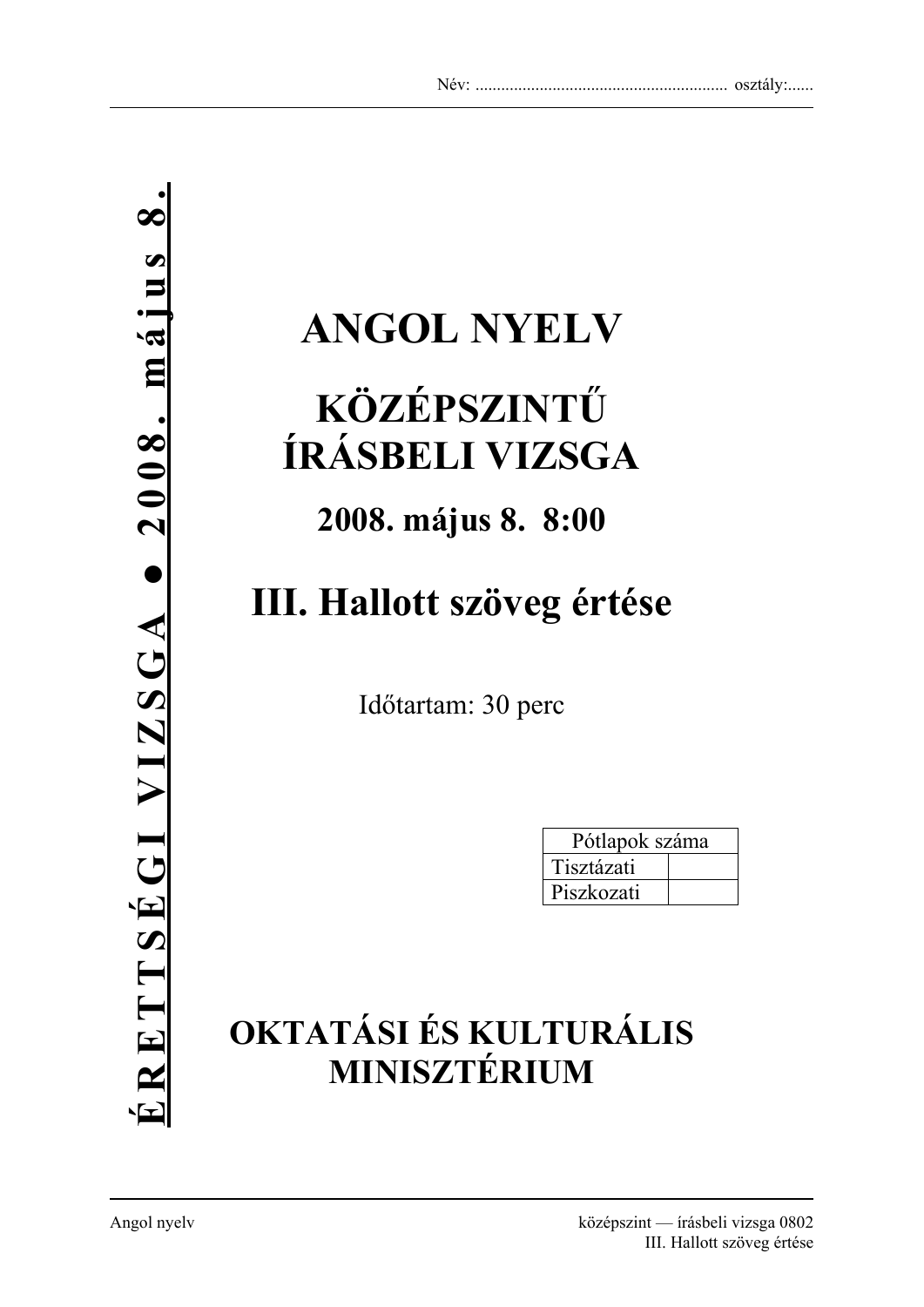## **Fontos tudnivalók**

- Csak az *olvasható* írás értékelhető.
- Ha csak betűt kell beírni, érdemes *nyomtatott nagybetűt* használni.
- Csak *egy megoldást* érdemes beírni, mert ha valamelyik nem helyes, a jó sem fogadható el.
- Javítani lehet, de csak *egyértelmű megoldások* fogadhatók el.
- A feladatlapok nyomtatott szövege *nem módosítható* a célból, hogy a megoldás értelmes legyen.
- A beírást igénylő megoldásoknál lehetőség szerint a *szövegben elhangzott szavakat* használjuk.

Welcome to the Listening component of the Matura Examination.

The listening material and the instructions are recorded on this CD, and the tasks and instructions are printed in this test booklet.

- There will be three tasks, and every recording will be played twice.
- The tasks will begin with some music, and then you will hear (and you can also read) the instructions to the task.
- This will be followed by a silent period on the CD in order to give you some time to study the task in your test booklet before hearing the text.
- Then we will play the recording in one piece.
- After another short silent period we will play the recording for the second time, but now in shorter sections and with breaks between the sections in order to give you enough time to write down your answers.
- You will also have some time to check your work at the end of each task.

Please note that the first item in each task (marked with a tick  $\lceil \checkmark \rceil$ ) is always an example. The whole test is about 30 minutes long.

Good luck!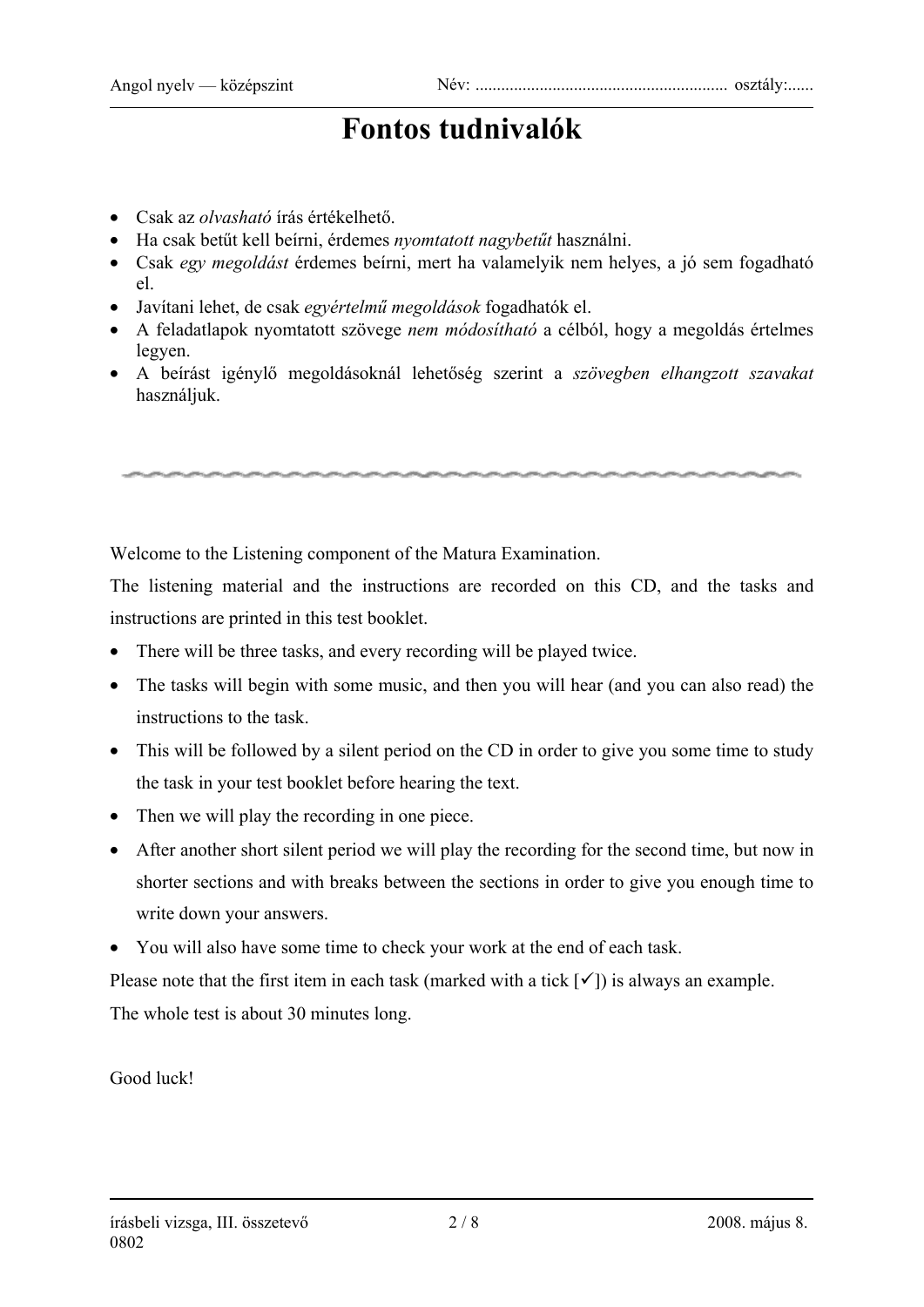#### **TASK 1**

- **In this section you are going to hear a short, ironic text about Europe and some of its nations.**
- **Your task will be to fill in the gaps in the chart with one word.**
- **First, you will have some time to study the task, and then we will play the whole recording in one piece.**
- **Then, after a short pause, you will hear the recording again, but this time we will play the text in shorter sections to give you enough time to write down your answers.**
- **At the end, you will have some more time to check your work.**



#### **That is the end of TASK 1.**

7 pont

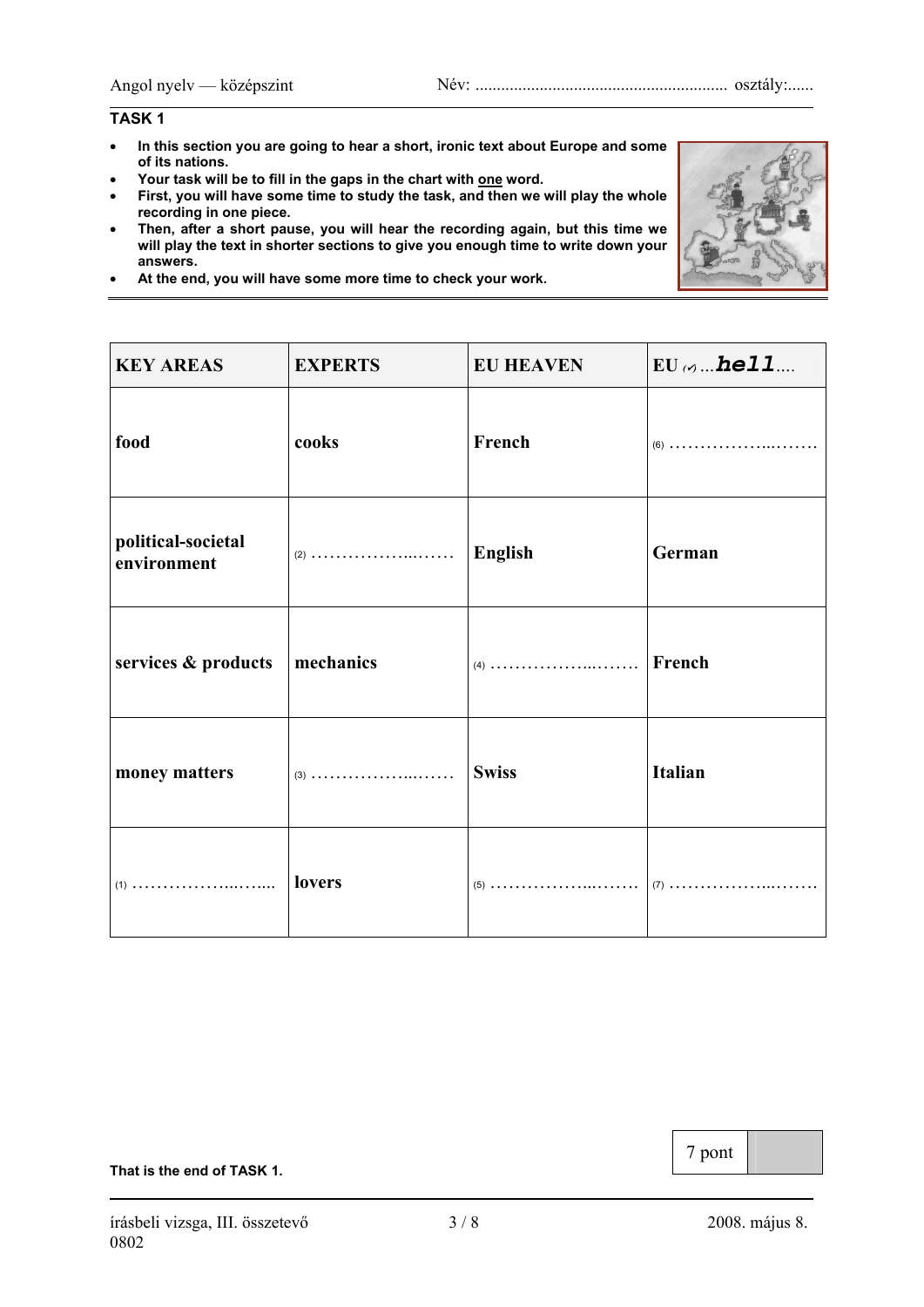### **TASK 2**

- **In this section you are going to hear Brian Perry, a guide, who is offering some tourists a sea adventure.**
- **Your task is to write the letter of the correct answer into the boxes on the right.**
- **First, you will have some time to study the task, and then we will play the whole recording in one piece.**
- **Then, after a short pause, you will hear the recording again, but this time we will play the text in shorter sections to give you enough time to write down your answers.**
- **At the end, you will have some more time to check your work.**



|     | Cancun is a<br>A) village.<br>B) country.<br>C) resort.                                                                   |        |  |
|-----|---------------------------------------------------------------------------------------------------------------------------|--------|--|
| 8.  | Cancun is $a(n)$ word.<br>A) Maya<br>B) Aztec<br>C) Inca                                                                  |        |  |
| 9.  | Cancun Island<br>A) is 12 kilometres long.<br>B) looks like the letter 'U'.<br>C) is connected to the mainland.           |        |  |
| 10. | The first Coral Reef Tour starts at<br>A) 7am.<br>B) 8am.<br>$C$ ) 9am.                                                   |        |  |
| 11. | The guide recommends the first tour because later the water gets<br>A) too hot.<br>B) less clean.<br>C) full of tourists. |        |  |
| 12. | It takes  minutes to get to the coral reef by speedboat.<br>$(A)$ 30<br>B) 45<br>$\mathcal{C}$ ) 60                       |        |  |
| 13. | You mustn't<br>A) drive the boat at high speeds.<br>B) take off the life jacket.<br>C) snorkel for 60 minutes.            |        |  |
| 14. | If you are 16, the ticket costs<br>A) \$19.<br>B) \$29.<br>$C)$ \$39.                                                     |        |  |
| 15. | The guide suggests that the tourists bring  with them.<br>A) drinking water<br>B) sun cream<br>C) a towel                 |        |  |
|     | That is the end of TASK 2.                                                                                                | 8 pont |  |

írásbeli vizsga, III. összetevő 4 / 8 2008. május 8. 0802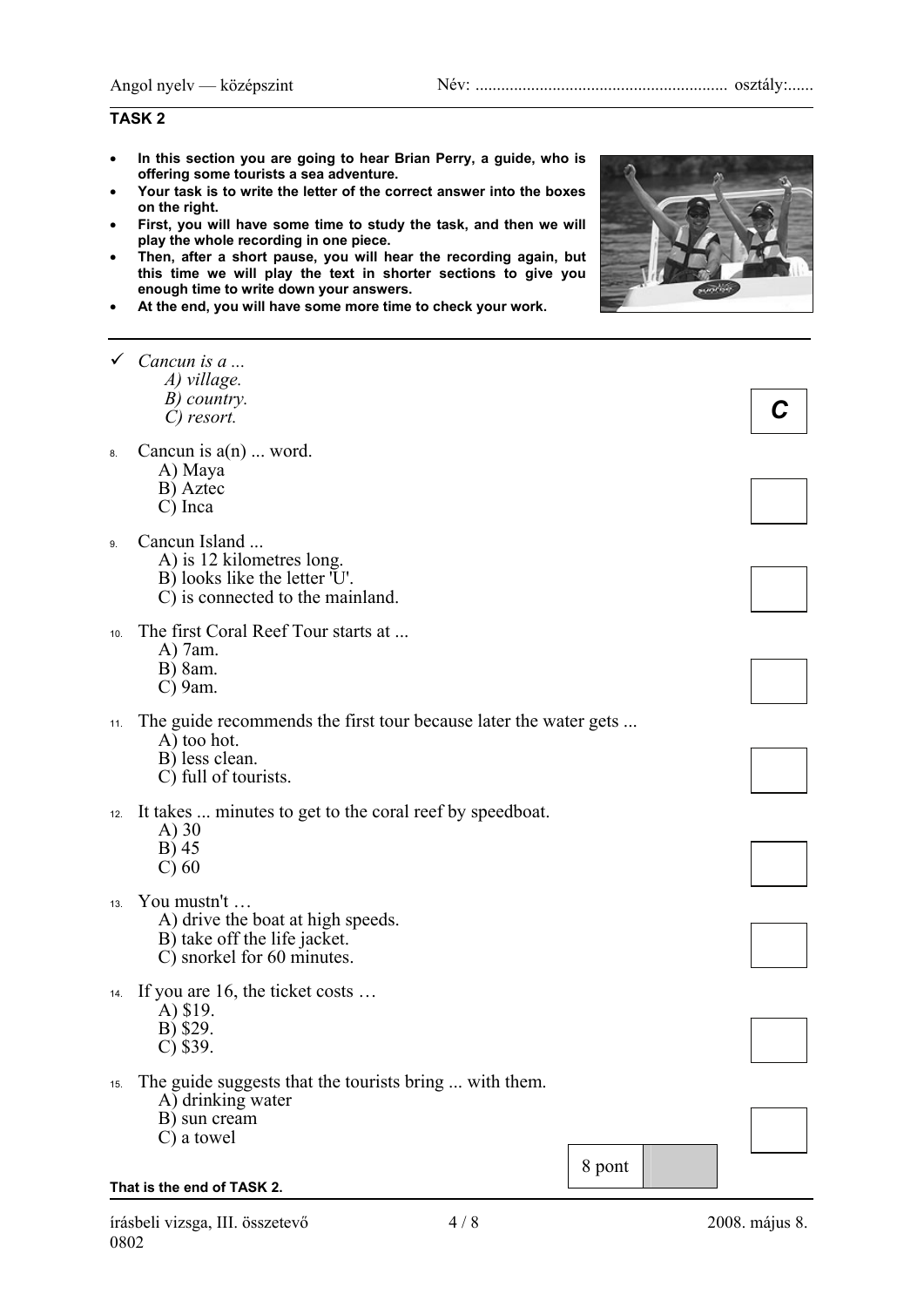**TASK 3** 

### • **In this section you are going to hear an interview with Laura, a sixteenyear-old Canadian girl, who is in Hungary on a scholarship, about the differences between Hungarian and Canadian prices.**  • **Your task is to write the letter of the correct answer into the boxes on the right.**  • **First, you will have some time to study the task, and then we will play the whole recording in one piece.**  • **Then, after a short pause, you will hear the recording again, but this time we will play the text in shorter sections to give you enough time to write down your answers.**  • **At the end, you will have some more time to check your work.**  • **A= TRUE B= FALSE C= THE TEXT DOES NOT SAY**

- 9 *Hungarian prices are generally a lot lower than Canadian ones.*
- 16. Quality makeup is surprisingly cheap in Hungary.
- 17. The interviewer suggests that cultural things are fairly cheap in Hungary.
- 18. Cinemas are a lot more expensive in Canada.
- 19. Cinemas are rather dangerous places in Canada.
- 20. Laura has never been to a Broadway musical.
- 21. The interviewer suggests that theatre tickets are not cheap for Hungarians.
- 22. Public transport is a lot better in Hungary than in Canada.
- 23. Food is more expensive in Canada than in Hungary.

## **That is the end of TASK 3, and also the end of the Listening Exam.** 8 pont



*A* 









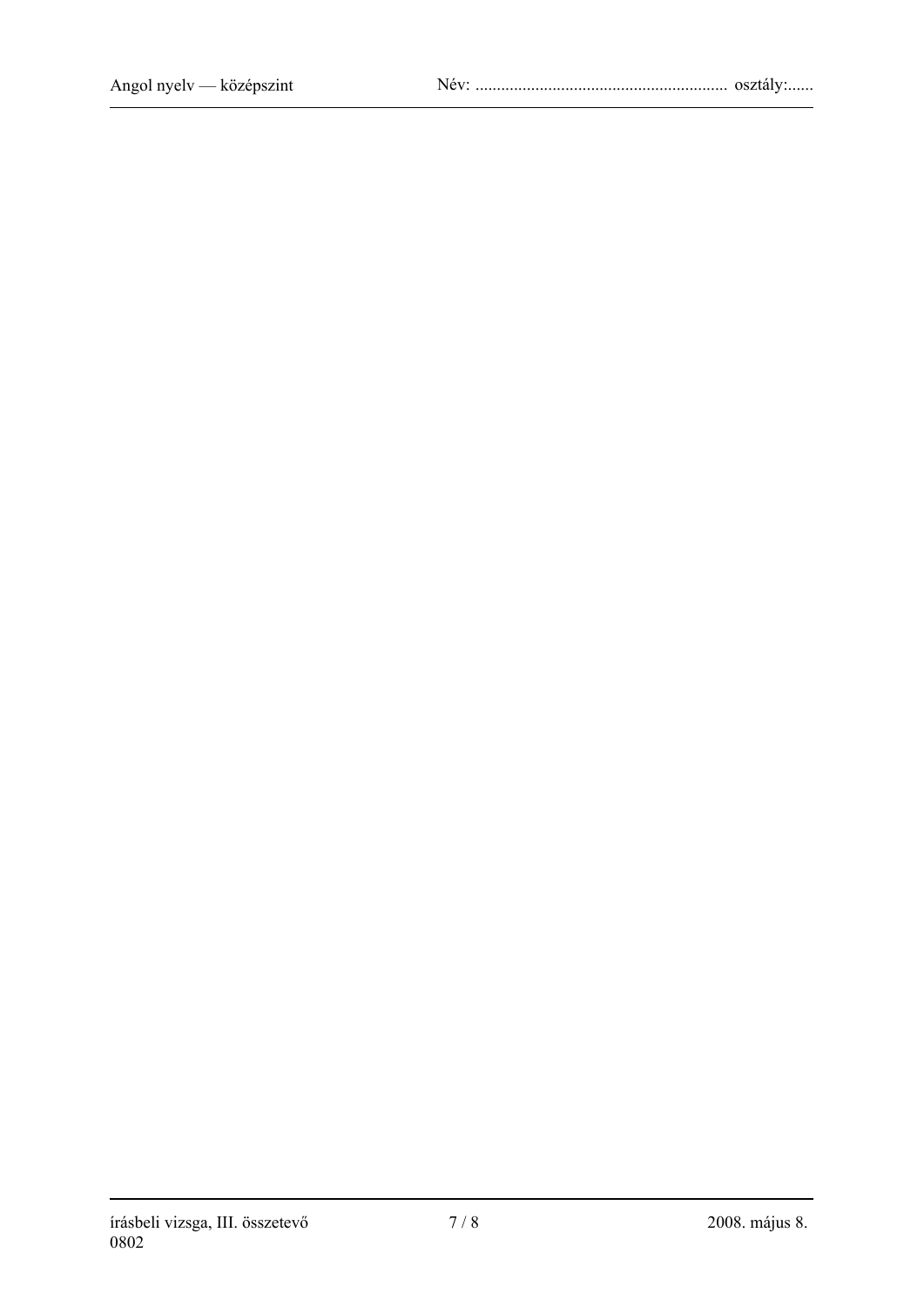|                            |        | maximális | elért    |
|----------------------------|--------|-----------|----------|
|                            |        | pontszám  | pontszám |
| III. Hallott szöveg értése | Task 1 |           |          |
|                            | Task 2 |           |          |
|                            | Task 3 |           |          |
| Dolgozatpont összesen      |        | 23        |          |
| <b>VIZSGAPONT ÖSSZESEN</b> |        | 33        |          |

javító tanár

Dátum: .................................................

|                            | pontszáma | programba<br>beirt<br>pontszám |
|----------------------------|-----------|--------------------------------|
| I. Olvasott szöveg értése  |           |                                |
| II. Nyelvhelyesség         |           |                                |
| III. Hallott szöveg értése |           |                                |

 $\_$  , and the contribution of the contribution of  $\mathcal{L}_\mathcal{A}$  , and the contribution of  $\mathcal{L}_\mathcal{A}$ 

javító tanár jegyző

Dátum: ................................................. Dátum: .................................................

Megjegyzések:

1. Ha a vizsgázó a IV. írásbeli összetevő megoldását elkezdte, akkor ez a táblázat és az aláírási rész üresen marad!

2. Ha a vizsga a III. összetevő teljesítése közben megszakad, illetve nem folytatódik a IV. összetevővel, akkor ez a táblázat és az aláírási rész kitöltendő!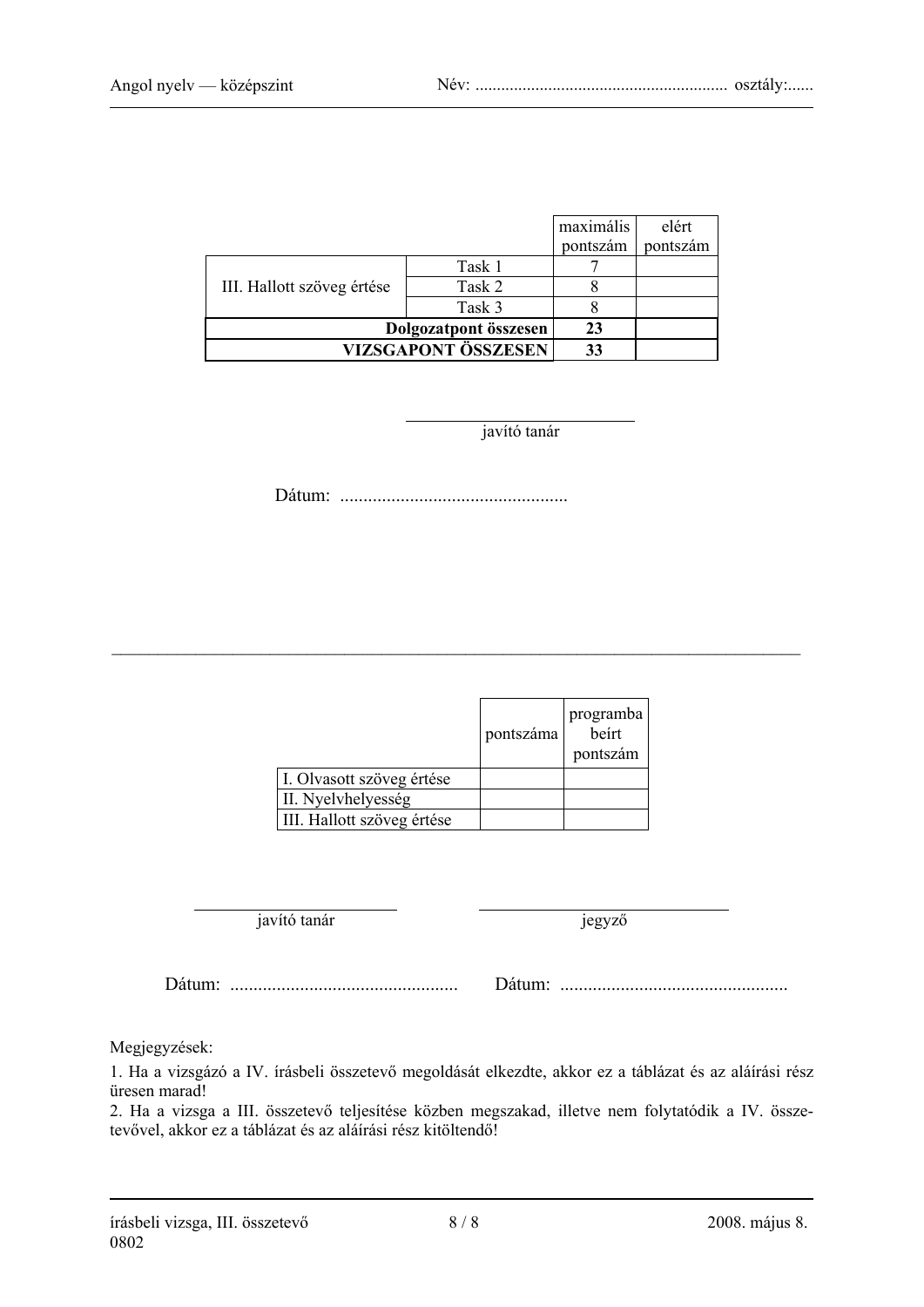# **ANGOL NYELV**

# **KÖZÉPSZINTŰ ÍRÁSBELI VIZSGA**

**2008. május 8. 8:00** 

**IV. Íráskészség** 

Időtartam: 60 perc

| Pótlapok száma |  |
|----------------|--|
| Tisztázati     |  |
| Piszkozati     |  |

## **OKTATÁSI ÉS KULTURÁLIS MINISZTÉRIUM**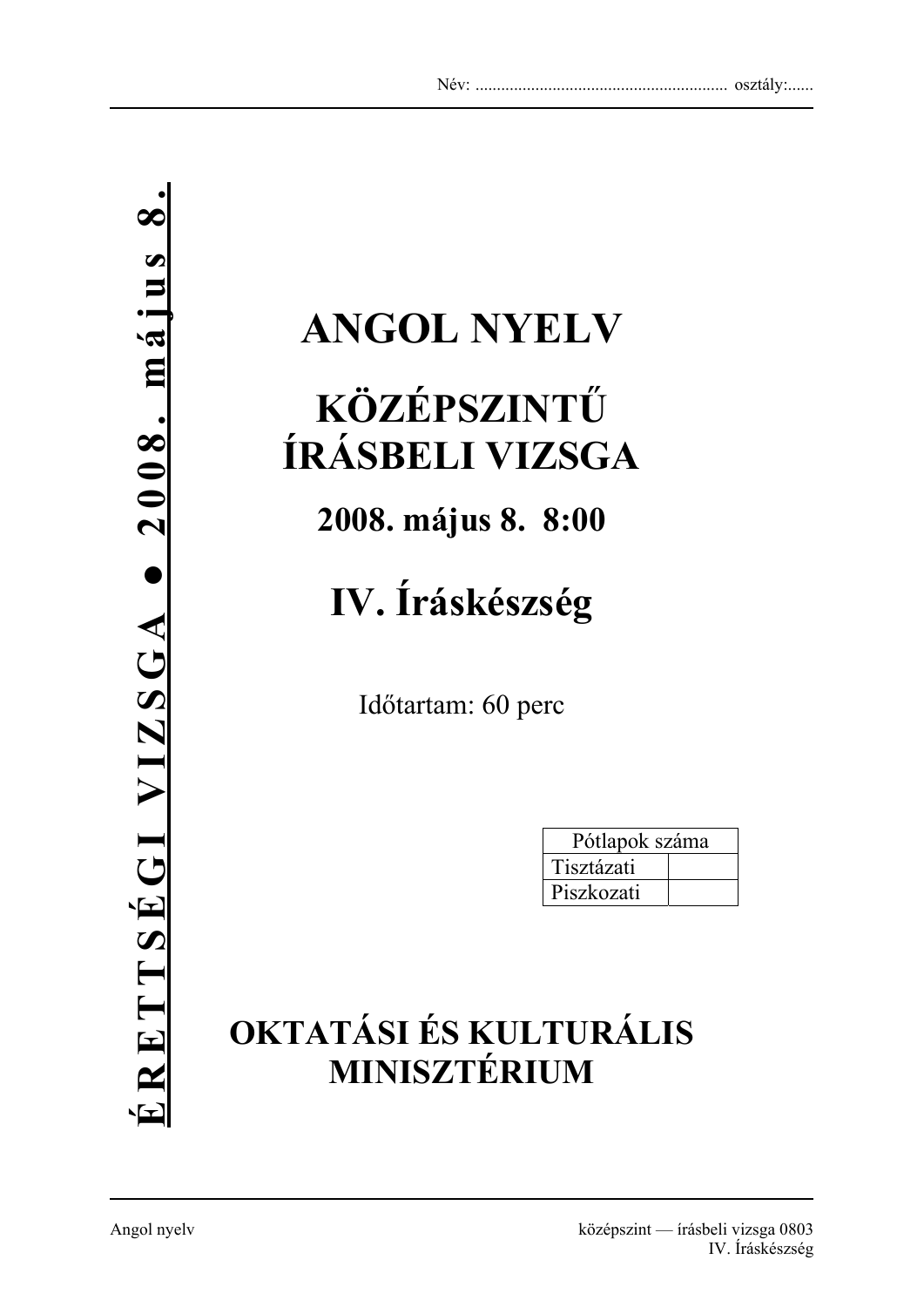### **Figyelem! Mindkét feladatot meg kell írni! A pontozott sorokra kell írni!**

## **Task A**

You are studying in California and you've received the following invitation from one of your classmates, Jack Brown:

*Fire up the grill because it's cookout season – Let's get together, we don't need a reason!* 

## *Oak Street Neighborhood Cookout*

*At the home of Sarah and William Brown 759 Oak Street* 

*Friday,6:00 p.m.* 

Write an email of 50-80 words in which you

- politely accept the invitation;
- ask
	- o how to get there;
	- o if you can bring your boyfriend/girlfriend;
	- o if you are supposed to bring anything.

Begin your email like this:

*Hi Jack,*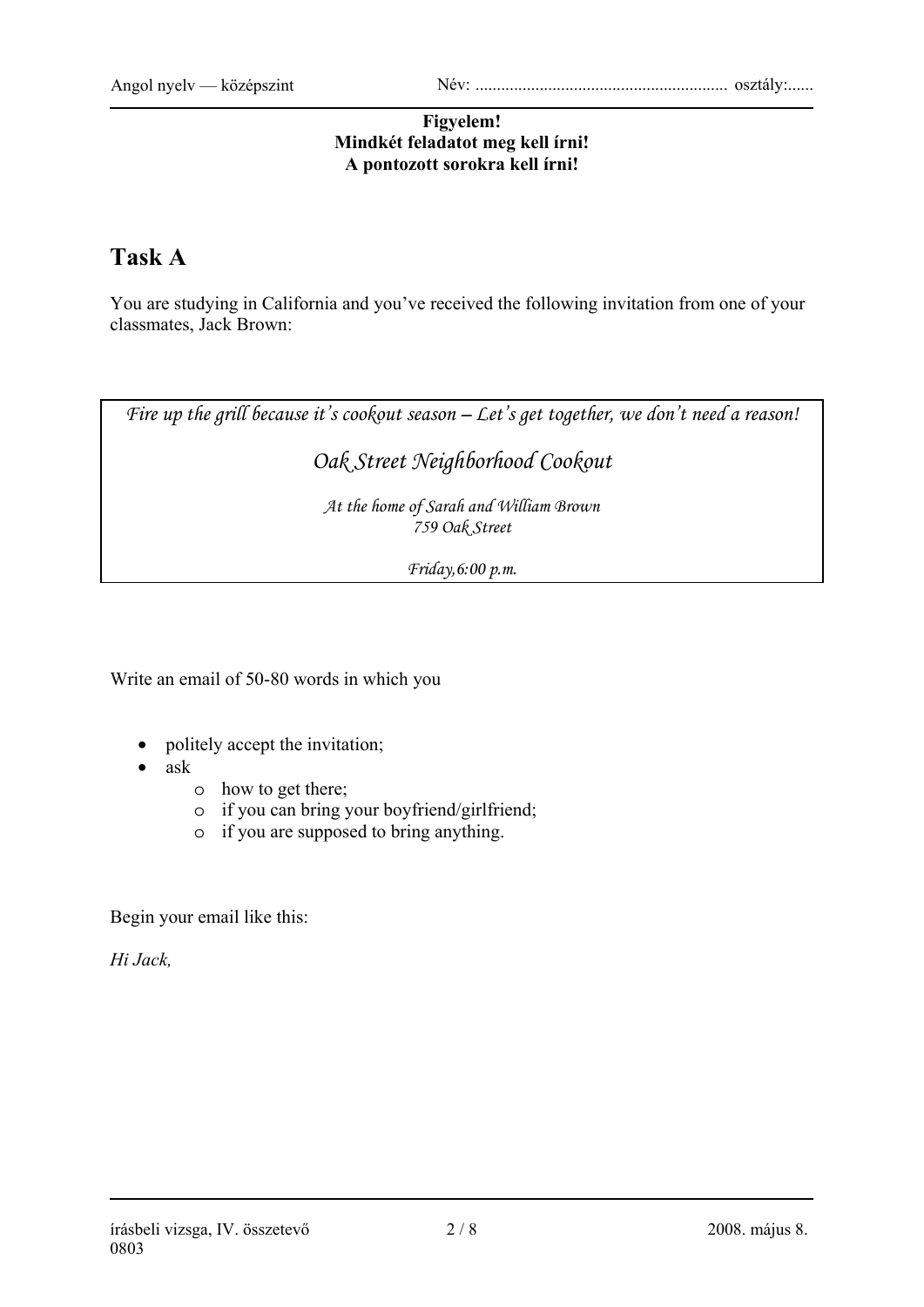## Task A

### Az A feladat értékelése:

| A feladat teljesítése és a szöveg hosszúsága |  |
|----------------------------------------------|--|
| Érthetőség                                   |  |
| Íráskép                                      |  |
| Osszesen                                     |  |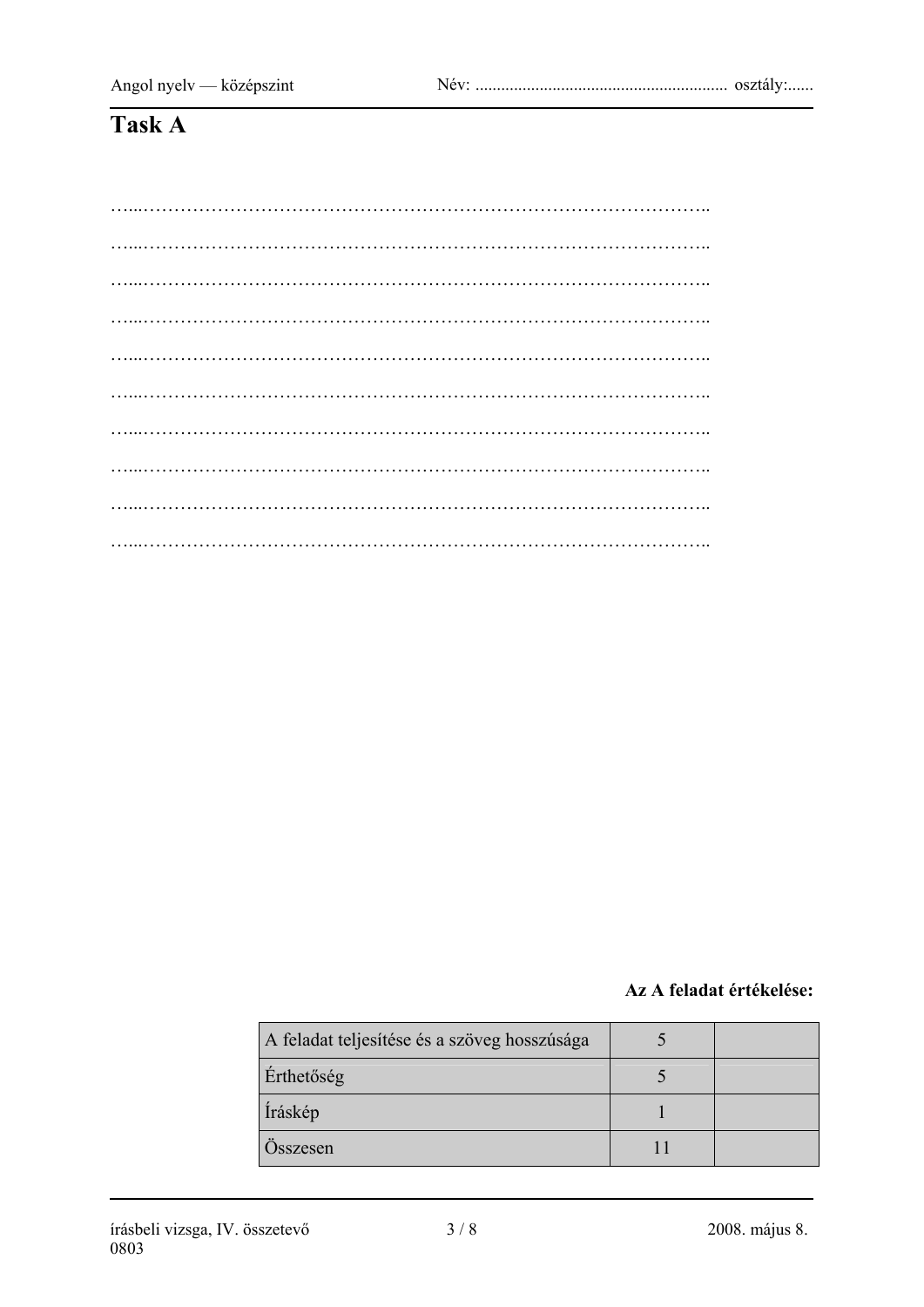## **Task B**

You've received a letter from your English friend Martha. Here is the last part of it:

Well, lately I have been getting told that I "need to know what I want to be when I grow up". I haven't got a clue. You know I like being outside, animals, drawing, photography, writing stories and poetry, I do enjoy maths, I ride horses – I'd like to have one, as a matter of fact, so any job you think of had better pay well, ha ha. Some things that I do not enjoy are office work, going from day to day with no excitement - and I don't want a job that will take me 10 years after leaving secondary school just to learn! Do you have any good ideas? Your help would be greatly appreciated!!! **Thanks** M

Write a letter of 100-120 words to Martha in which you give her some advice, including the following:

- Recommend one job that you think might suit her.
- Describe the advantages and possible disadvantages of this job.
- Say if you personally would be interested in this job and why.

Begin your letter like this:

*Dear Martha,*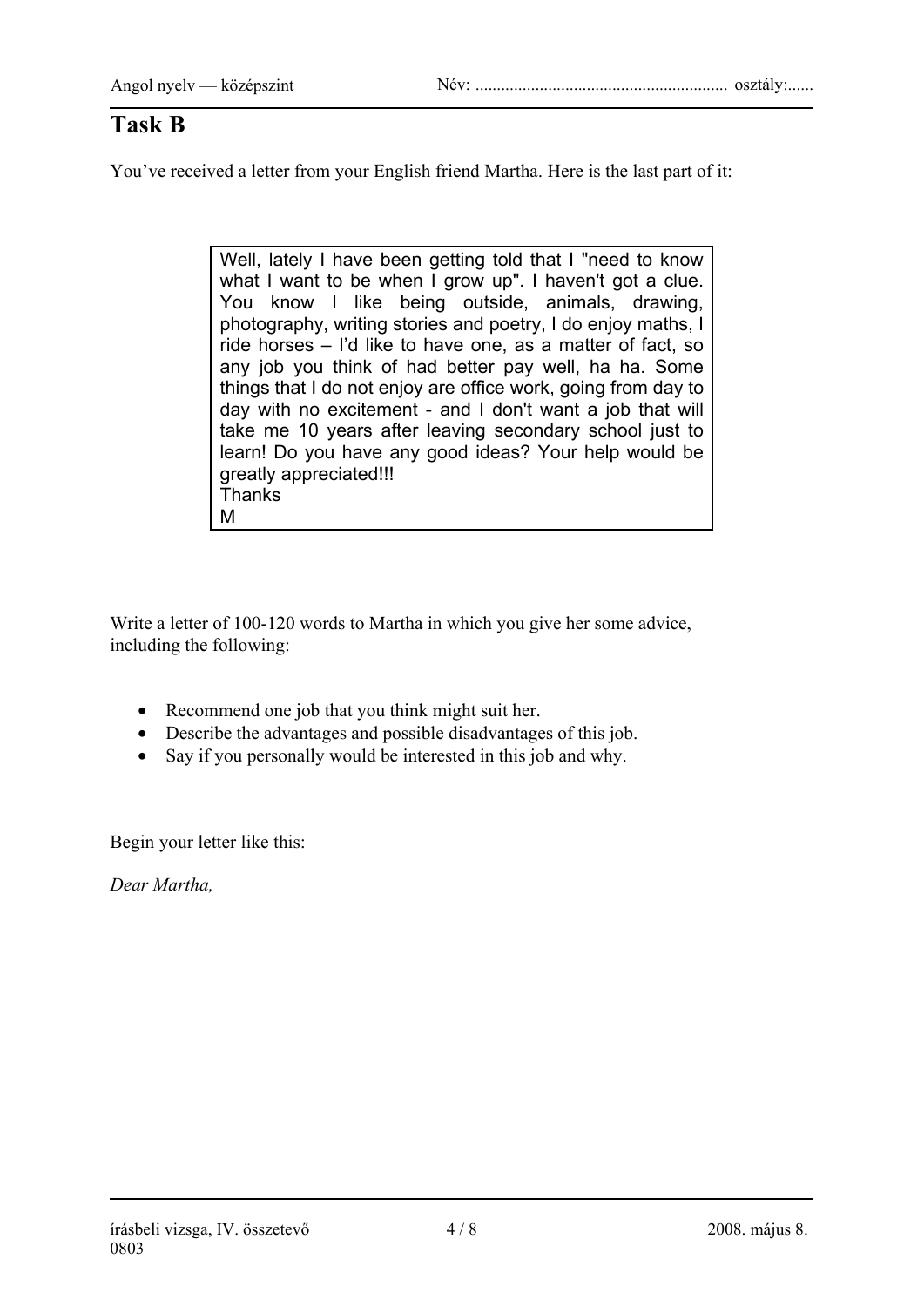## Task B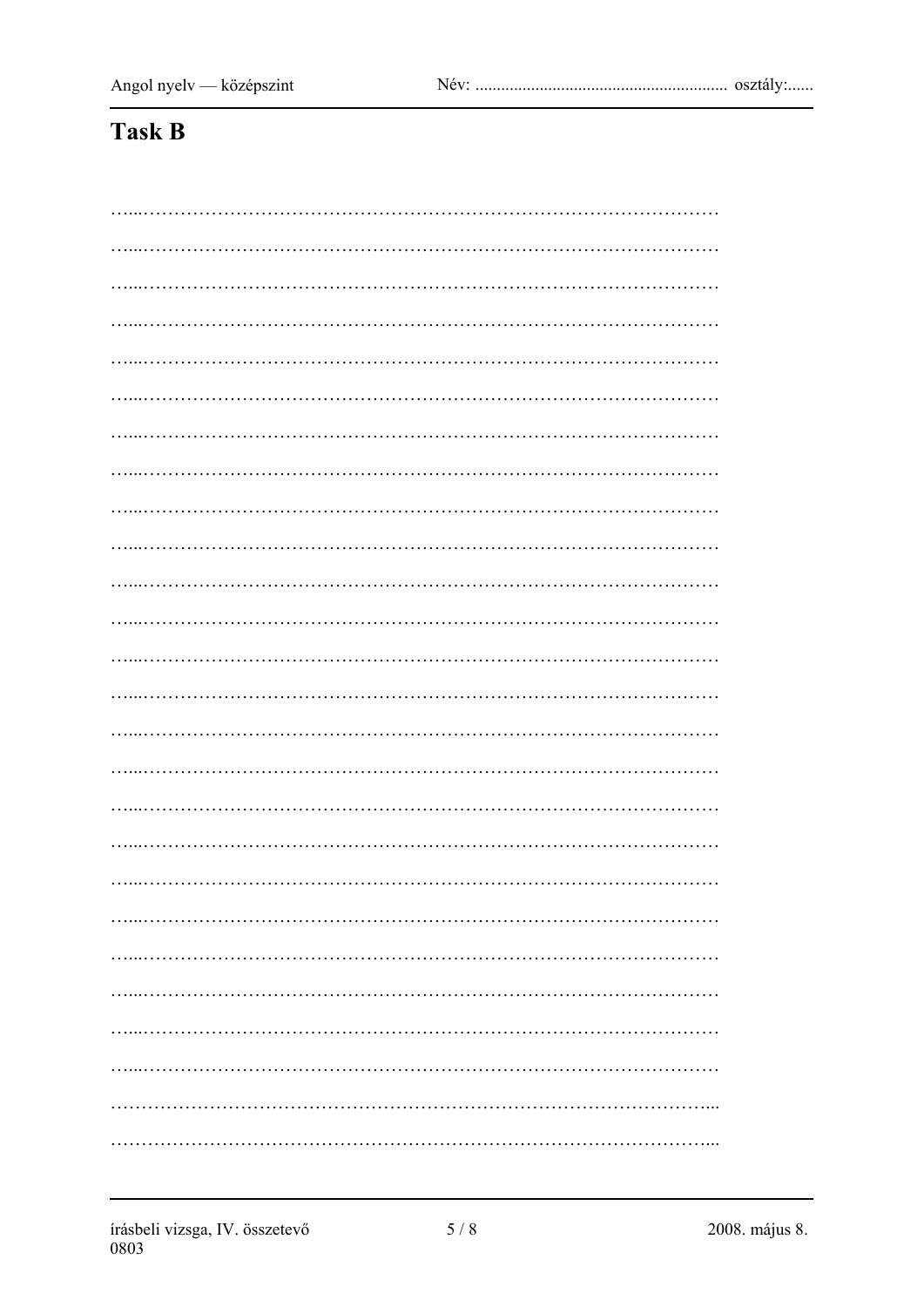## **A B feladat értékelése:**

| A feladat teljesítése, a megadott szempontok követése |    |  |
|-------------------------------------------------------|----|--|
| Hangnem, az olvasóban keltett benyomás                |    |  |
| Szövegalkotás                                         |    |  |
| Szókincs, kifejezésmód                                |    |  |
| Nyelvhelyesség, helyesírás                            |    |  |
| Íráskép                                               |    |  |
| Osszesen                                              | 22 |  |

**This is the end of this part of the exam.**